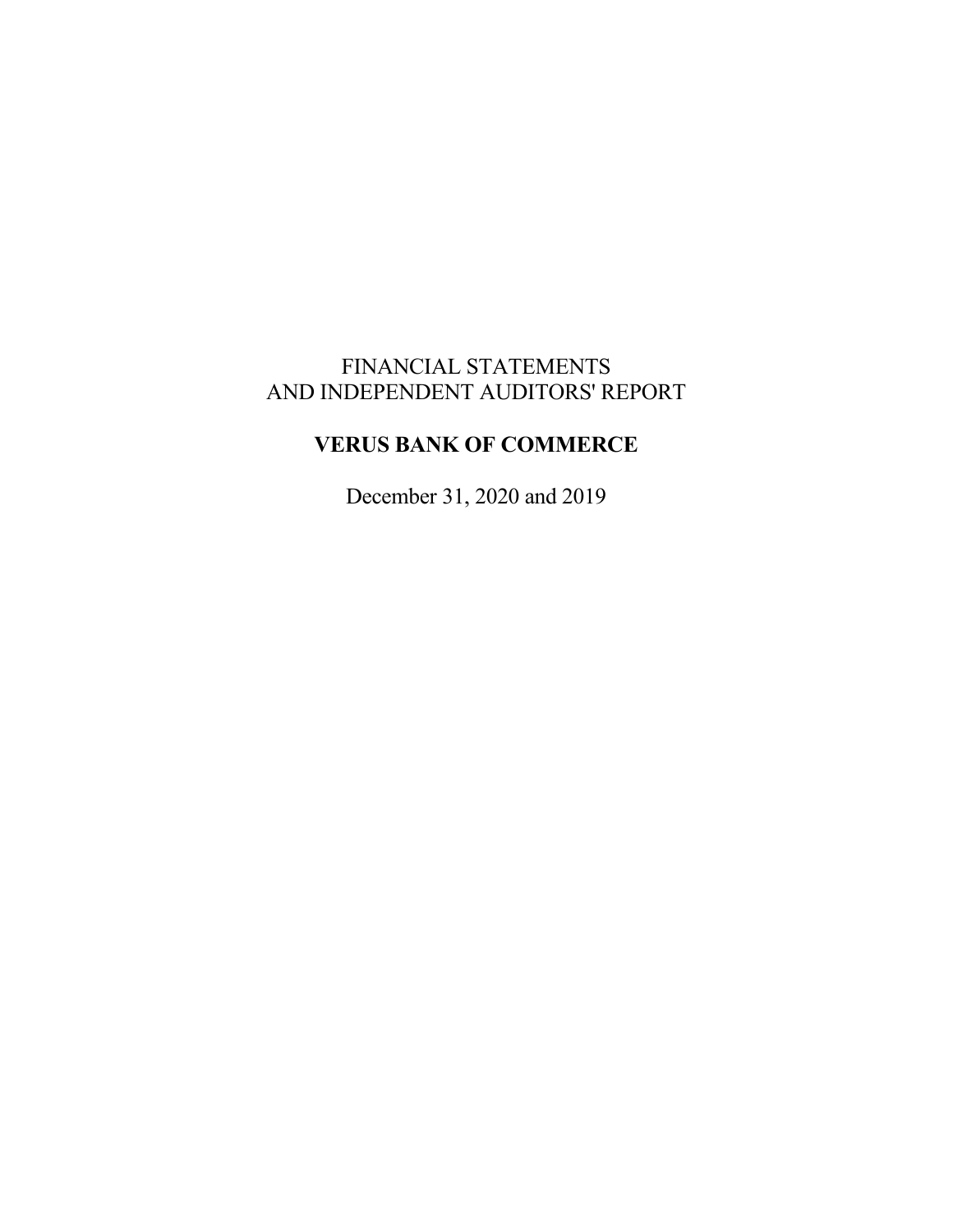

#### **INDEPENDENT AUDITORS' REPORT**

Board of Directors Verus Bank of Commerce Fort Collins, Colorado

#### **Report on the Financial Statements**

We have audited the accompanying financial statements of Verus Bank of Commerce, which are comprised of the balance sheets as of December 31, 2020 and 2019, and the related statements of income, stockholders' equity and cash flows for the years then ended, and the related notes to the financial statements.

#### **Management's Responsibility for the Financial Statements**

Management is responsible for the preparation and fair presentation of these financial statements in accordance with accounting principles generally accepted in the United States of America; this includes the design, implementation and maintenance of internal control relevant to the preparation and fair presentation of financial statements that are free from material misstatement, whether due to fraud or error.

#### **Auditors' Responsibility**

Our responsibility is to express an opinion on these financial statements based on our audits. We conducted our audits in accordance with auditing standards generally accepted in the United States of America. Those standards require that we plan and perform the audit to obtain reasonable assurance about whether the financial statements are free from material misstatement.

An audit involves performing procedures to obtain audit evidence about the amounts and disclosures in the financial statements. The procedures selected depend on the auditors' judgment, including the assessment of the risks of material misstatement of the financial statements, whether due to fraud or error. In making those risk assessments, the auditor considers internal control relevant to the entity's preparation and fair presentation of the financial statements in order to design audit procedures that are appropriate in the circumstances, but not for the purpose of expressing an opinion on the effectiveness of the entity's internal control. Accordingly, we express no such opinion. An audit also includes evaluating the appropriateness of accounting policies used and the reasonableness of significant accounting estimates made by management, as well as evaluating the overall presentation of the financial statements.

We believe that the audit evidence we have obtained is sufficient and appropriate to provide a basis for our audit opinion.

#### **Opinion**

In our opinion, the financial statements referred to above present fairly, in all material respects, the financial position of Verus Bank of Commerce at December 31, 2020 and 2019 and the results of its operations and its cash flows for the years then ended, in conformity with accounting principles generally accepted in the United States of America.

Fortner, Bayers, Levkulich & Garrison, P.C.

Denver, Colorado April 29, 2021

> **1580 Lincoln Street • Suite 700 • Denver, CO 80203 303/296-6033 • FAX 303/296-8553 Certified Public Accountants • A Professional Corporation**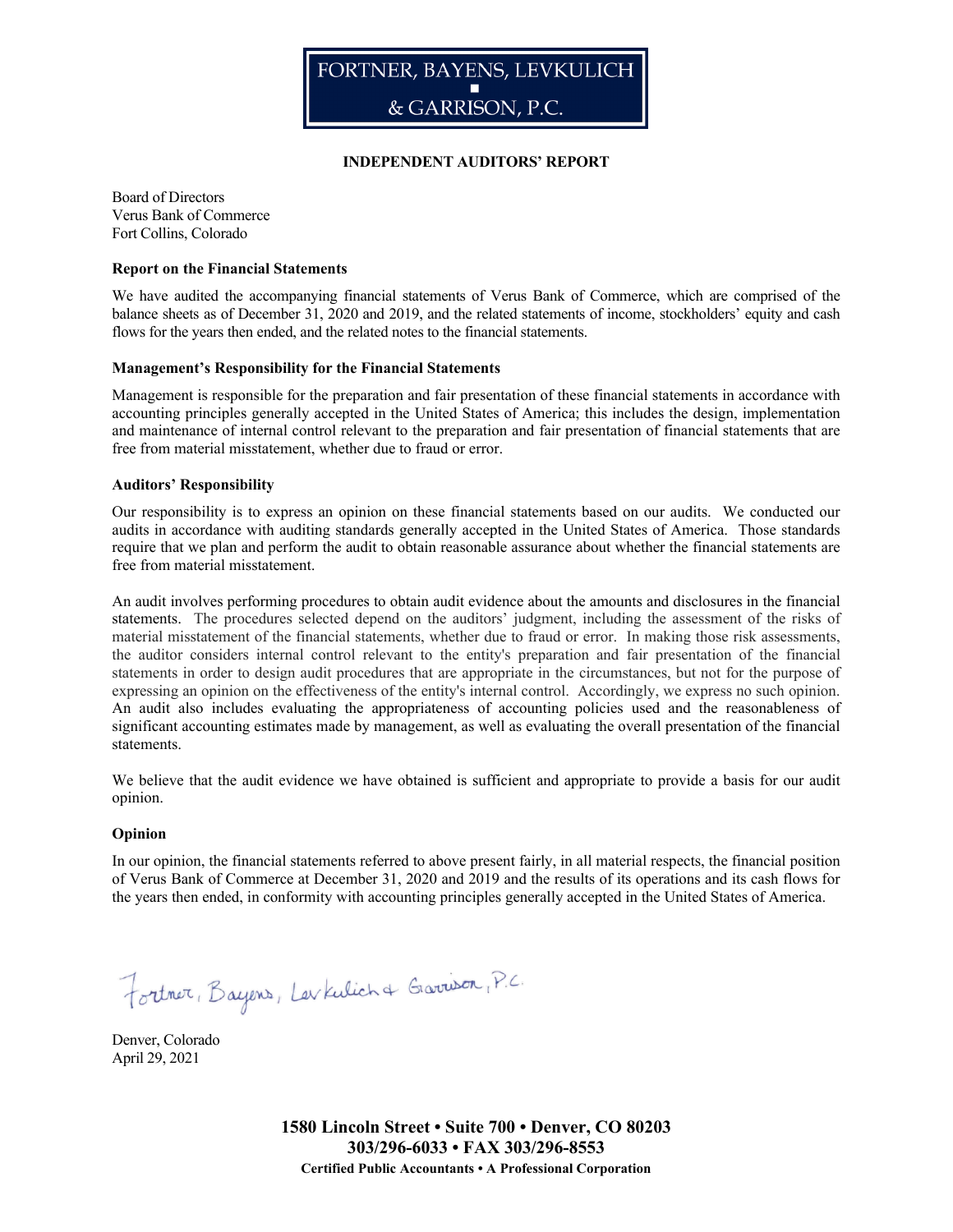### **BALANCE SHEETS**

|                                                               |               | December 31,   |          |  |  |
|---------------------------------------------------------------|---------------|----------------|----------|--|--|
|                                                               | 2020          |                | 2019     |  |  |
|                                                               |               | (in thousands) |          |  |  |
| <b>ASSETS</b>                                                 |               |                |          |  |  |
| Cash and due from banks                                       | \$<br>5,497   | \$             | 6,087    |  |  |
| Interest-bearing deposits with banks                          | 71,990        |                | 11,588   |  |  |
| Federal funds sold                                            | 522           |                | 2,431    |  |  |
| Cash and cash equivalents                                     | 78,009        |                | 20,106   |  |  |
| Interest-bearing time deposits with banks                     | 2,735         |                | 4,482    |  |  |
| Nonmarketable equity securities                               | 2,411         |                | 1,874    |  |  |
| Loans                                                         | 218,311       |                | 248,640  |  |  |
| Less allowance for loan losses                                | (2,671)       |                | (1, 971) |  |  |
|                                                               | 215,640       |                | 246,669  |  |  |
| Premises and equipment                                        | 50            |                | 55       |  |  |
| Accrued interest receivable                                   | 676           |                | 653      |  |  |
| Other assets                                                  | 1,041         |                | 969      |  |  |
|                                                               | \$<br>300,562 | \$             | 274,808  |  |  |
| <b>LIABILITIES AND</b>                                        |               |                |          |  |  |
| STOCKHOLDERS' EQUITY                                          |               |                |          |  |  |
| Liabilities                                                   |               |                |          |  |  |
| Deposits                                                      |               |                |          |  |  |
| Noninterest-bearing                                           | \$<br>102,114 | \$             | 70,176   |  |  |
| Interest-bearing                                              | 147,840       |                | 140,686  |  |  |
|                                                               | 249,954       |                | 210,862  |  |  |
| Federal Home Loan Bank borrowings                             | 10,000        |                | 5,000    |  |  |
| Short-term borrowings                                         |               |                | 19,000   |  |  |
| Accrued interest payable                                      | 67            |                | 102      |  |  |
| Other liabilities                                             | 3,691         |                | 5,649    |  |  |
| <b>Total liabilities</b>                                      | 263,712       |                | 240,613  |  |  |
| Commitments (notes C and G)                                   |               |                |          |  |  |
| Stockholders' equity                                          |               |                |          |  |  |
| Preferred stock - \$1,000 par value, 8,766 shares authorized; |               |                |          |  |  |
| 0 shares issued and outstanding at                            |               |                |          |  |  |
| December 31, 2020 and 2019, respectively                      |               |                |          |  |  |
| Common stock - \$2.50 par value, 7,000,000 shares authorized; |               |                |          |  |  |
| 5,371,351 and 5,297,626 shares issued and outstanding at      |               |                |          |  |  |
| December 31, 2020 and 2019, respectively                      | 13,428        |                | 13,244   |  |  |
| Capital surplus                                               | 13,261        |                | 12,962   |  |  |
| Retained earnings                                             | 10,161        |                | 7,989    |  |  |
|                                                               | 36,850        |                | 34,195   |  |  |
|                                                               | \$<br>300,562 | \$             | 274,808  |  |  |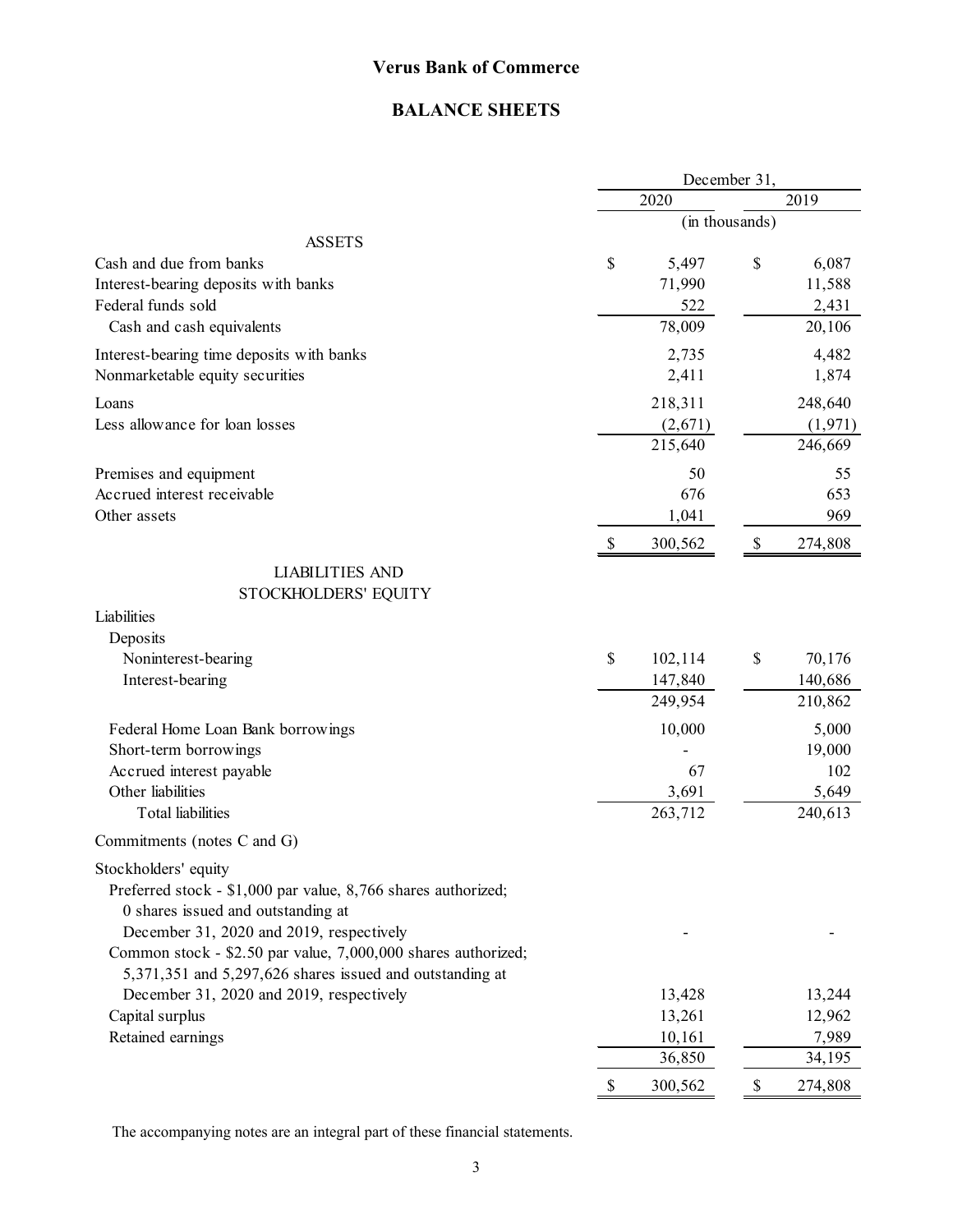## **STATEMENTS OF INCOME**

|                                                     | Years Ended December 31, |        |                |        |  |  |  |
|-----------------------------------------------------|--------------------------|--------|----------------|--------|--|--|--|
|                                                     | 2020<br>2019             |        |                |        |  |  |  |
|                                                     |                          |        | (in thousands) |        |  |  |  |
| Interest and dividend income                        |                          |        |                |        |  |  |  |
| Interest and fees on loans                          | \$                       | 13,185 | \$             | 13,560 |  |  |  |
| Federal funds sold                                  |                          | 2      |                | 11     |  |  |  |
| Interest-bearing deposits with banks                |                          | 182    |                | 472    |  |  |  |
| Dividends                                           |                          | 83     |                | 106    |  |  |  |
| Total interest and dividend income                  |                          | 13,452 |                | 14,149 |  |  |  |
| Interest expense                                    |                          |        |                |        |  |  |  |
| Deposits                                            |                          | 1,839  |                | 2,410  |  |  |  |
| Federal Home Loan Bank borrowings                   |                          | 267    |                | 501    |  |  |  |
| Total interest expense                              |                          | 2,106  |                | 2,911  |  |  |  |
| Net interest income                                 |                          | 11,346 |                | 11,238 |  |  |  |
| Provision for loan losses                           |                          | 700    |                |        |  |  |  |
| Net interest income after provision for loan losses |                          | 10,646 |                | 11,238 |  |  |  |
| Noninterest income                                  |                          |        |                |        |  |  |  |
| Service charges on deposit accounts                 |                          | 719    |                | 549    |  |  |  |
| Fees from servicing government-guaranteed loans     |                          | 2      |                | 2      |  |  |  |
| Gain on sale of foreclosed real estate              |                          |        |                | 254    |  |  |  |
| Other                                               |                          | 196    |                | 198    |  |  |  |
| Total noninterest income                            |                          | 917    |                | 1,003  |  |  |  |
| Noninterest expense                                 |                          |        |                |        |  |  |  |
| Salaries and employee benefits                      |                          | 3,467  |                | 3,413  |  |  |  |
| Occupancy and equipment                             |                          | 379    |                | 338    |  |  |  |
| Other expenses                                      |                          | 1,228  |                | 1,186  |  |  |  |
| Total noninterest expense                           |                          | 5,074  |                | 4,937  |  |  |  |
| Income before income taxes                          |                          | 6,489  |                | 7,304  |  |  |  |
| Income tax expense                                  |                          | 1,631  |                | 1,836  |  |  |  |
| <b>NET INCOME</b>                                   | \$                       | 4,858  | \$             | 5,468  |  |  |  |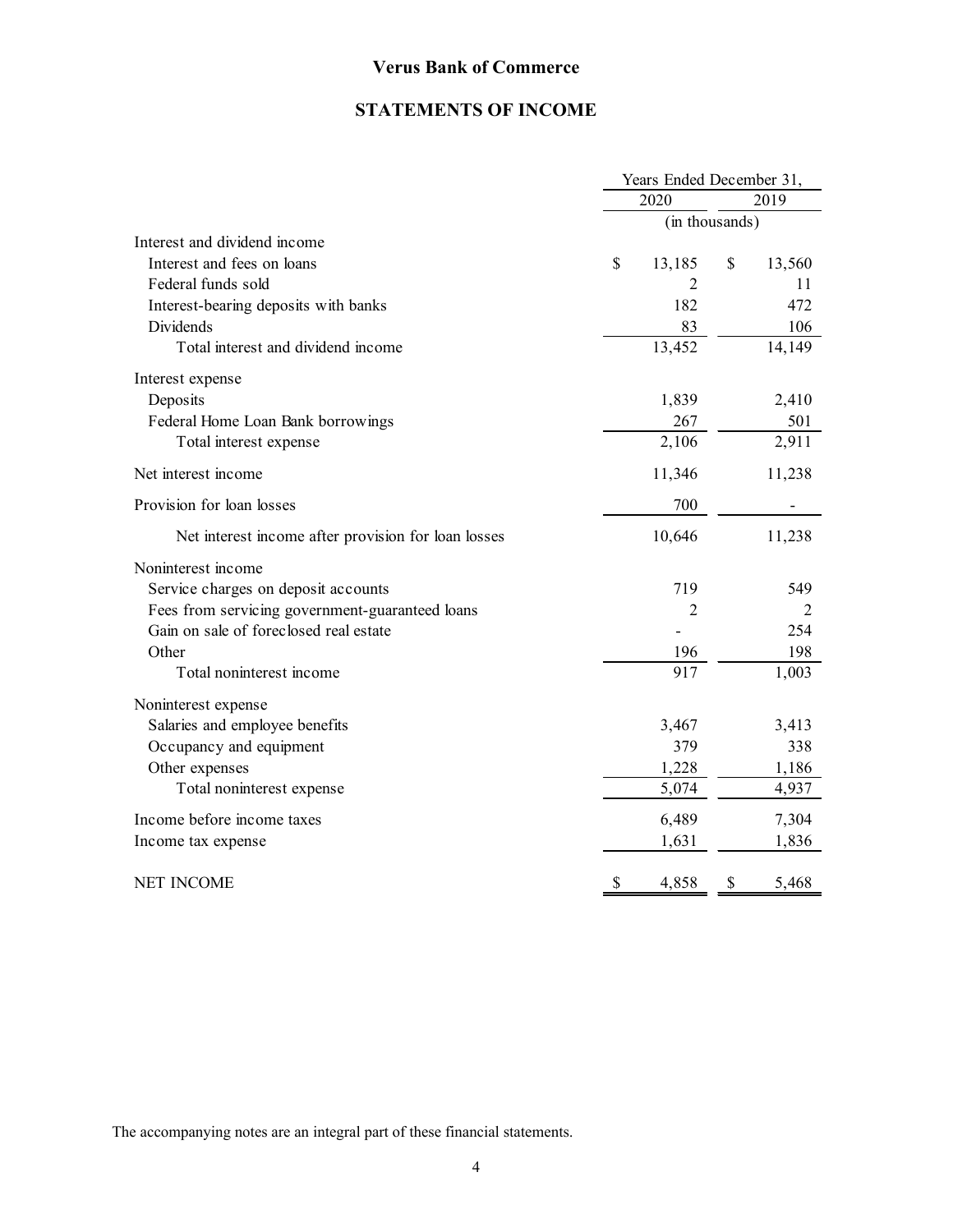## **STATEMENTS OF STOCKHOLDERS' EQUITY**

## Years ended December 31, 2020 and 2019

|                                                                     |    | Common<br>Stock |    | Capital<br>Surplus |    | Retained<br>Earnings |   | Total   |
|---------------------------------------------------------------------|----|-----------------|----|--------------------|----|----------------------|---|---------|
| Balance at December 31, 2018                                        | \$ | 13,330          | \$ | 13,096             | \$ | 7,129                | S | 33,555  |
| Repurchase of 34,211 shares of common stock<br>Comprehensive income |    | (86)            |    | (134)              |    |                      |   | (220)   |
| Net income                                                          |    |                 |    |                    |    | 5,468                |   | 5,468   |
| Common stock dividends declared                                     |    |                 |    |                    |    | (4,608)              |   | (4,608) |
| Balance at December 31, 2019                                        |    | 13,244          |    | 12,962             |    | 7,989                |   | 34,195  |
| Issuance of 76,163 shares of common stock                           |    | 190             |    | 308                |    |                      |   | 498     |
| Repurchase of 2,438 shares of common stock<br>Comprehensive income  |    | (6)             |    | (9)                |    |                      |   | (15)    |
| Net income                                                          |    |                 |    |                    |    | 4,858                |   | 4,858   |
| Common stock dividends declared                                     |    |                 |    |                    |    | (2,686)              |   | (2,686) |
| Balance at December 31, 2020                                        | S  | 13,428          | S  | 13,261             | S  | 10,161               | S | 36,850  |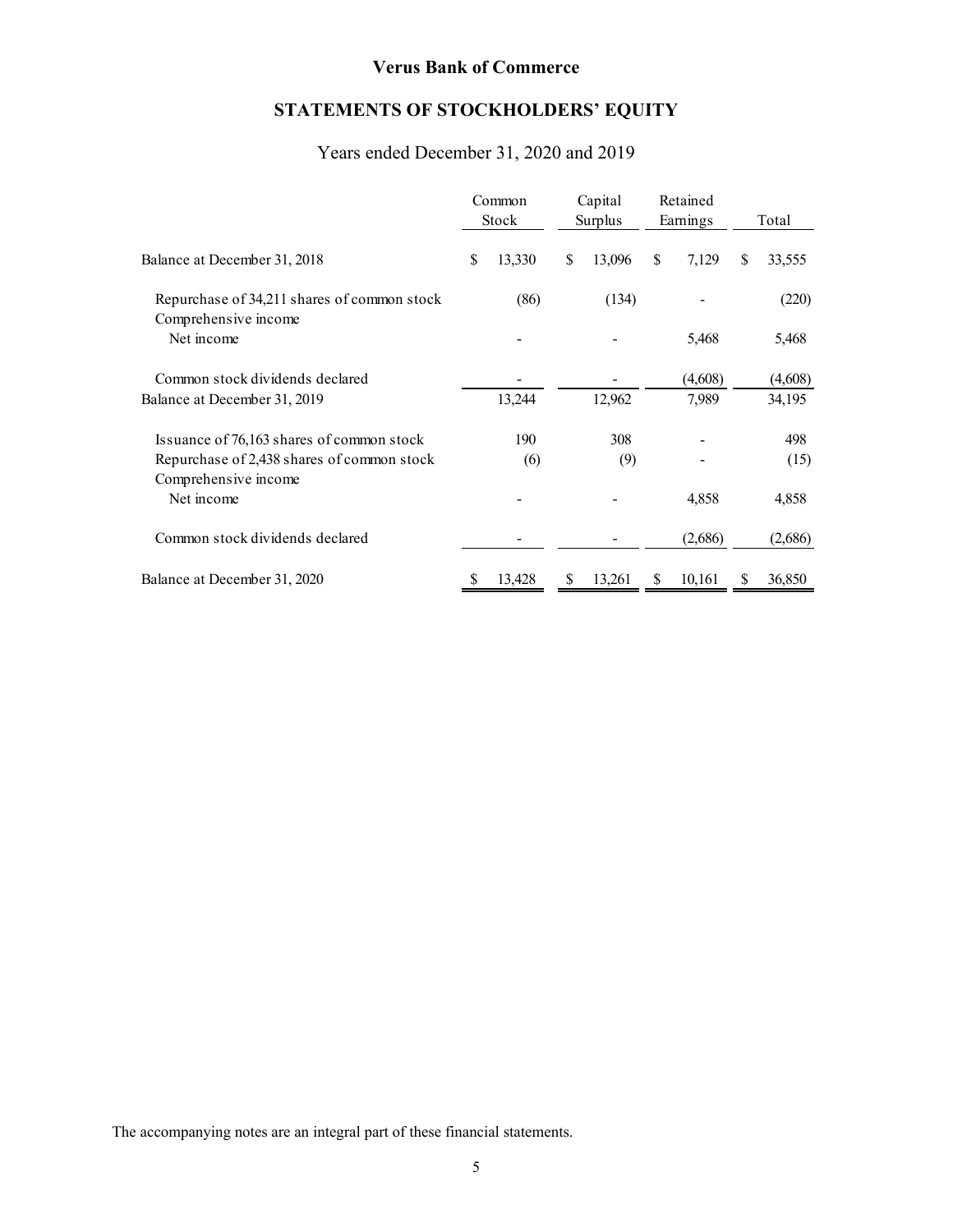## **STATEMENTS OF CASH FLOWS**

|                                                                                     |              | Years Ended December 31, |                |             |  |  |
|-------------------------------------------------------------------------------------|--------------|--------------------------|----------------|-------------|--|--|
|                                                                                     | 2020<br>2019 |                          |                |             |  |  |
|                                                                                     |              |                          | (in thousands) |             |  |  |
| Cash flows from operating activities                                                |              |                          |                |             |  |  |
| Net income                                                                          | \$           | 4,858                    | \$             | 5,468       |  |  |
| Adjustments to reconcile net income to net cash                                     |              |                          |                |             |  |  |
| flows from operating activities                                                     |              |                          |                |             |  |  |
| Depreciation and amortization<br>Provision for loan losses                          |              | 36<br>700                |                | 32          |  |  |
| Federal Home Loan Bank stock dividends                                              |              |                          |                |             |  |  |
| Gain on sale of foreclosed real estate                                              |              | (35)                     |                | (58)        |  |  |
| Deferred income taxes                                                               |              |                          |                | (254)<br>40 |  |  |
|                                                                                     |              | (122)                    |                |             |  |  |
| Net changes in:<br>Accrued interest receivable and other assets                     |              | 27                       |                | (140)       |  |  |
| Accrued interest payable and other liabilities                                      |              | (1,993)                  |                | 260         |  |  |
|                                                                                     |              |                          |                |             |  |  |
| Net cash provided by operating activities                                           |              | 3,471                    |                | 5,348       |  |  |
| Cash flows from investing activities                                                |              |                          |                |             |  |  |
| Net change in interest-bearing time deposits with banks                             |              | 1,747                    |                | 498         |  |  |
| Purchases of nonmarketable equity securities                                        |              | (502)                    |                | (1,936)     |  |  |
| Redemptions of nonmarketable equity securities                                      |              |                          |                | 2,236       |  |  |
| Loan originations and principal collections, net                                    |              | 30,329                   |                | (16,938)    |  |  |
| Expenditures for premises and equipment                                             |              | (31)                     |                | (26)        |  |  |
| Proceeds from sale of foreclosed real estate                                        |              |                          |                | 254         |  |  |
| Net cash provided (used) by investing activities                                    |              | 31,543                   |                | (15, 912)   |  |  |
| Cash flows from financing activities                                                |              |                          |                |             |  |  |
| Net change in deposits                                                              |              | 39,092                   |                | (1,157)     |  |  |
| Proceeds from long-term borrowings                                                  |              | 5,000                    |                |             |  |  |
| Change in short-term borrowings                                                     |              | (19,000)                 |                | 16,400      |  |  |
| Issuance of common stock                                                            |              | 498                      |                |             |  |  |
| Repurchase of common stock                                                          |              | (15)                     |                | (220)       |  |  |
| Cash dividends paid on common stock                                                 |              | (2,686)                  |                | (4,608)     |  |  |
| Net cash provided by financing activities                                           |              | 22,889                   |                | 10,415      |  |  |
| Net change in cash and cash equivalents                                             |              | 57,903                   |                | (149)       |  |  |
| Cash and cash equivalents at beginning of year                                      |              | 20,106                   |                | 20,255      |  |  |
| Cash and cash equivalents at end of year                                            | \$           | 78,009                   | \$             | 20,106      |  |  |
| SUPPLEMENTAL DISCLOSURES OF CASH FLOW INFORMATION<br>Cash paid during the year for: |              |                          |                |             |  |  |
| Interest                                                                            | \$           | 2,141                    | \$             | 2,921       |  |  |
| Income taxes                                                                        |              | 1,719                    |                | 1,715       |  |  |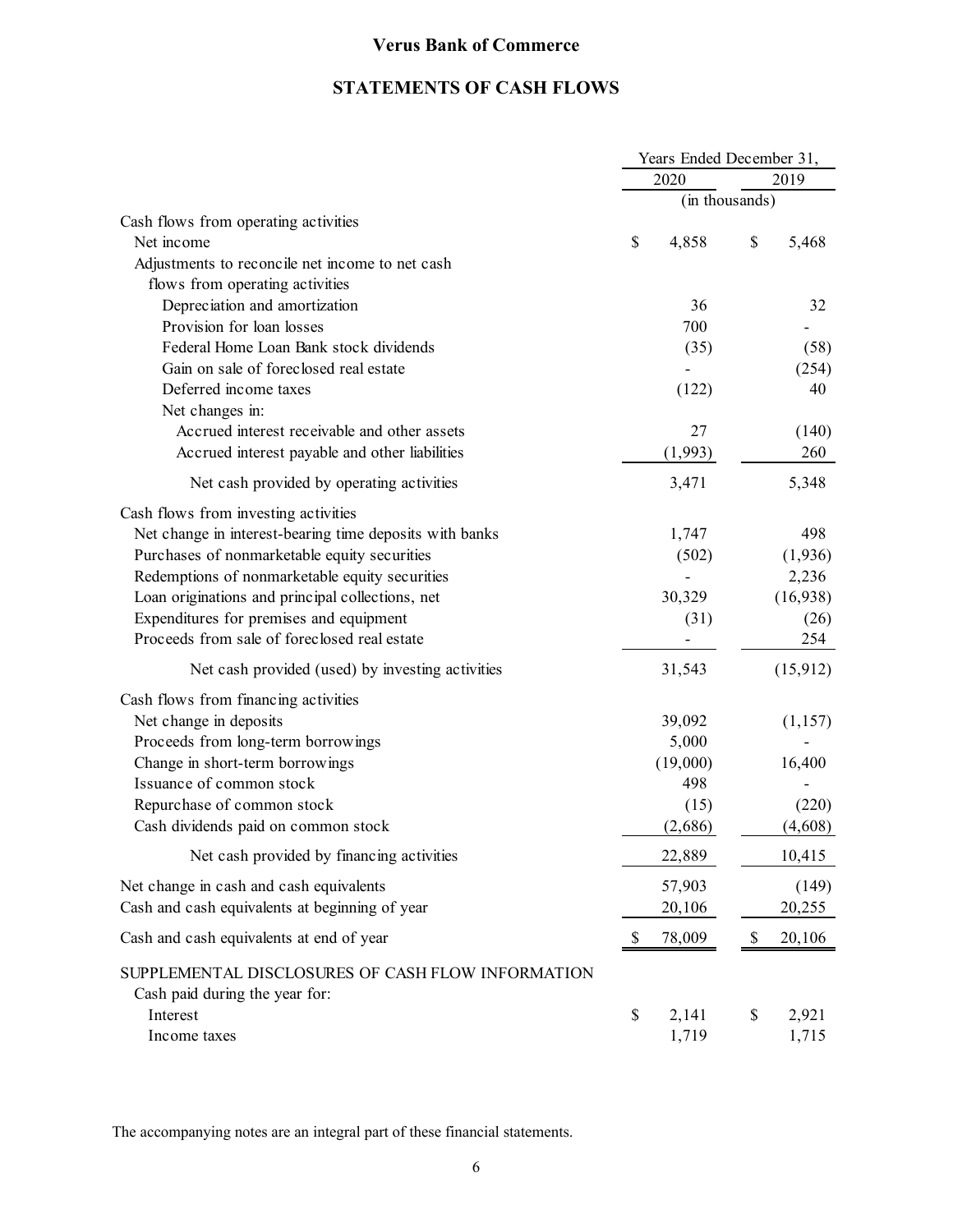### **NOTES TO FINANCIAL STATEMENTS**

### **December 31, 2020 and 2019**

### **NOTE A - SUMMARY OF ACCOUNTING POLICIES**

#### **Nature of Operations**

The Verus Bank of Commerce (the Bank) provides a full range of banking and mortgage services to individual and corporate customers, principally in Larimer County, Colorado and the surrounding area. Verus Acquisition Group, Inc. (Verus), a Bank holding company located in Fort Collins, Colorado owns an 86% interest in the Bank.

The Bank provides banking services to individuals, businesses and other customers located in its community. A variety of deposit products are offered, including checking, savings, money market, individual retirement accounts and certificates of deposit. The principal market for the Bank's financial services is the community in which it is located and the areas immediately surrounding that community. The Bank is also subject to regulation by certain governmental agencies and undergoes periodic examinations by those regulatory agencies.

#### **Use of Estimates**

 The financial statements have been prepared in conformity with accounting principles generally accepted in the United States of America. In preparing the financial statements, management is required to make estimates and assumptions that affect the reported amounts of assets and liabilities as of the date of the balance sheet and revenues and expenses for the period. Actual results could differ significantly from those estimates.

 Material estimates that are particularly susceptible to significant change in the near-term relate to the determination of the allowance for loan losses and the valuation of foreclosed real estate.

 In connection with the determination of the allowance for loan losses and the valuation of foreclosed real estate, management obtains independent appraisals for significant properties and assesses estimated future cash flows from borrowers' operations and the liquidation of loan collateral.

Management believes that the allowance for loan losses is adequate. While management uses available information to recognize losses on loans, changes in economic conditions may necessitate revisions in future years.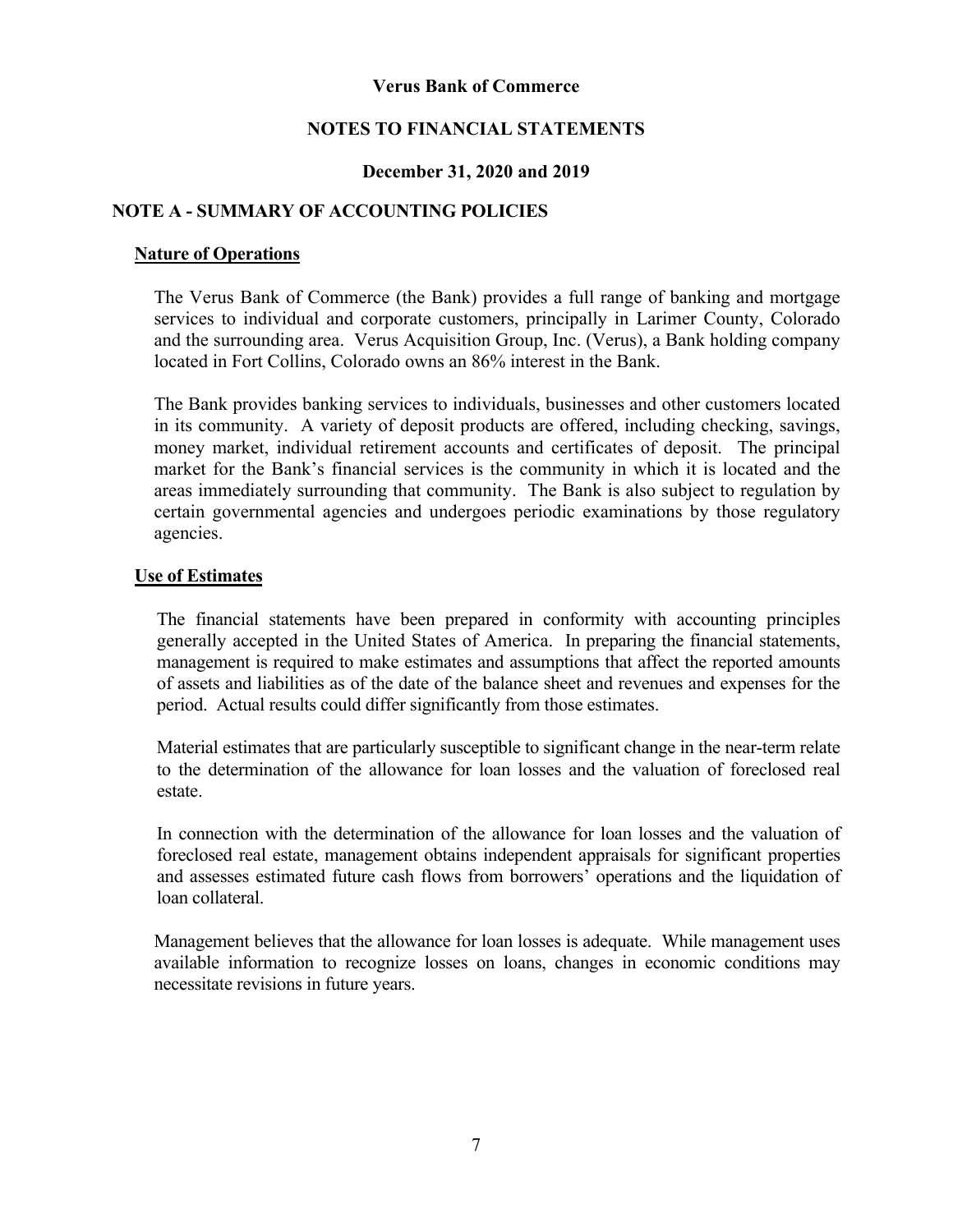### **NOTES TO FINANCIAL STATEMENTS (CONTINUED)**

### **December 31, 2020 and 2019**

### **Significant Group Concentrations of Credit Risk**

Most of the Bank's activities are with customers located in the Larimer County, Colorado area. Note B discusses the types of lending that the Bank engages in.

### **Cash and Cash Equivalents**

For purposes of the statements of cash flows, cash and cash equivalents include cash and balances due from banks, interest-bearing deposits with banks and federal funds sold.

### **Interest-Bearing Time Deposits with Banks**

Interest-bearing time deposits with banks are carried at cost, mature within two years and are fully covered by federal deposit insurance.

### **Nonmarketable Equity Securities**

Nonmarketable equity securities, consisting of Federal Home Loan Bank and Federal Reserve Bank stock, are recorded at cost.

### **Loans**

The Bank primarily grants construction, land and land development and real estate loans to customers primarily in the Larimer County, Colorado area. The ability of the Bank's borrowers to honor their contracts is dependent upon the real estate and general economic conditions in this area.

Loans that management has the intent and ability to hold for the foreseeable future or until maturity or pay-off generally are reported at their outstanding unpaid principal balances adjusted for charge-offs and the allowance for loan losses. Interest income is accrued on the unpaid principal balance. Loan origination fees, net of certain direct origination costs, are deferred and recognized as an adjustment on the related loan yield using the effective yield method.

Past due loans are any loans for which payments of interest, principal or both have not been received within the timeframes designated by the loan agreements. Loans with payments in arrears but for which borrowers have resumed making scheduled payments are considered past due until arrearages are brought current. Loans that experience insignificant payment delays or payment shortfalls generally are not considered past due. Management determines the significance of payment delays and payment shortfalls on a case-by-case basis, taking into consideration all of the circumstances surrounding the loan and the borrower, including the length of the delay, the reasons for the delay, the borrower's prior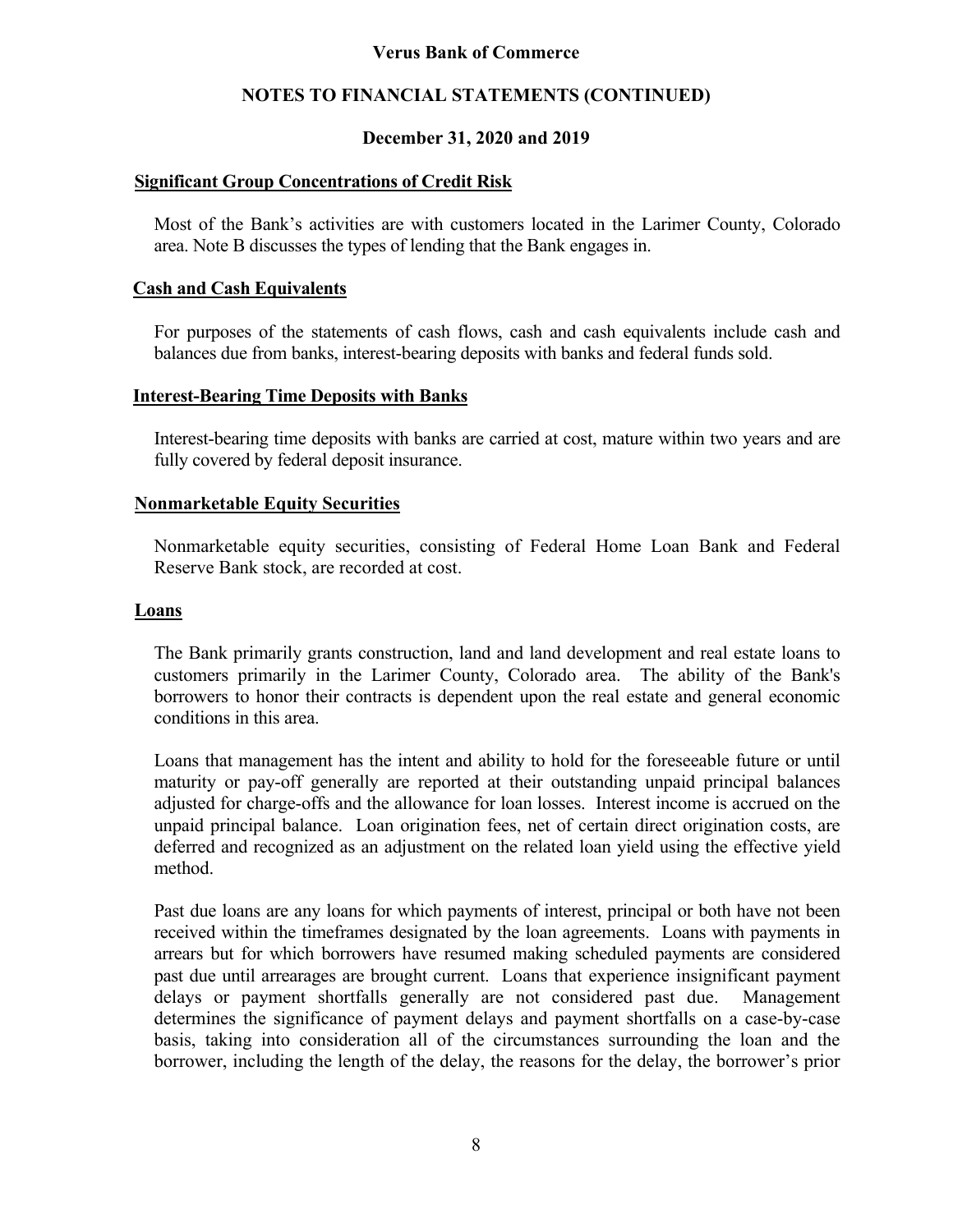### **NOTES TO FINANCIAL STATEMENTS (CONTINUED)**

### **December 31, 2020 and 2019**

payment record, and the amount of the shortfall in relation to the principal and interest owed.

The accrual of interest on all loans is discontinued at the time a loan is 90 days delinquent unless the loan is well secured and in process of collection. Additionally, loans are placed on nonaccrual at an earlier date if collection of principal or interest is considered doubtful. When placing a loan on nonaccrual status, interest accrued to date is generally reversed and is charged against the current year's interest income. Payments received on a loan on nonaccrual status are applied against the balance of the loan. A loan is returned to accrual status when principal and interest are no longer past due and collectability is no longer doubtful.

Troubled debt restructurings are loans for which concessions in terms have been made as a result of the borrower experiencing financial difficulty. Generally, concessions granted to customers include lower interest rates and modification of the payment stream to lower or defer payments. Interest on troubled debt restructurings is accrued under the new terms if the loans are performing and full collection of principal and interest is expected. However, interest accruals are discontinued on troubled debt restructurings that meet the Bank's nonaccrual criteria.

Generally, loans are charged off in whole or in part on a loan-by-loan basis after they become significantly past due and based upon management's review of the collectability of all or a portion of the loan unless the loan is in the process of restructuring. Charge off amounts are determined based upon the carrying amount of loans and the amount estimated to be collectible as determined by analyses of expected future cash flows and the liquidation of loan collateral.

### **Allowance for Loan Losses**

The allowance for loan losses is a valuation allowance for probable incurred credit losses, and is established through a provision for loan losses charged to earnings. Loan losses are charged against the allowance when management believes the uncollectibility of a loan balance is confirmed. Subsequent recoveries, if any, are credited to the allowance.

The allowance consists of specific and general components as follows:

The specific component relates to loans that are considered impaired, and is comprised of valuation allowances calculated on a loan-by-loan basis*.* Impaired loans are all specifically identified loans for which it is probable that the Bank will not collect all amounts due according to the contractual terms of the loan agreement. Factors considered by management in determining whether a loan is impaired include payment status, collateral value, the borrower's financial condition and overall loan quality as determined by an internal loan grading system. Included in impaired loans are all nonaccrual loans and all accruing troubled debt restructurings. Loans that experience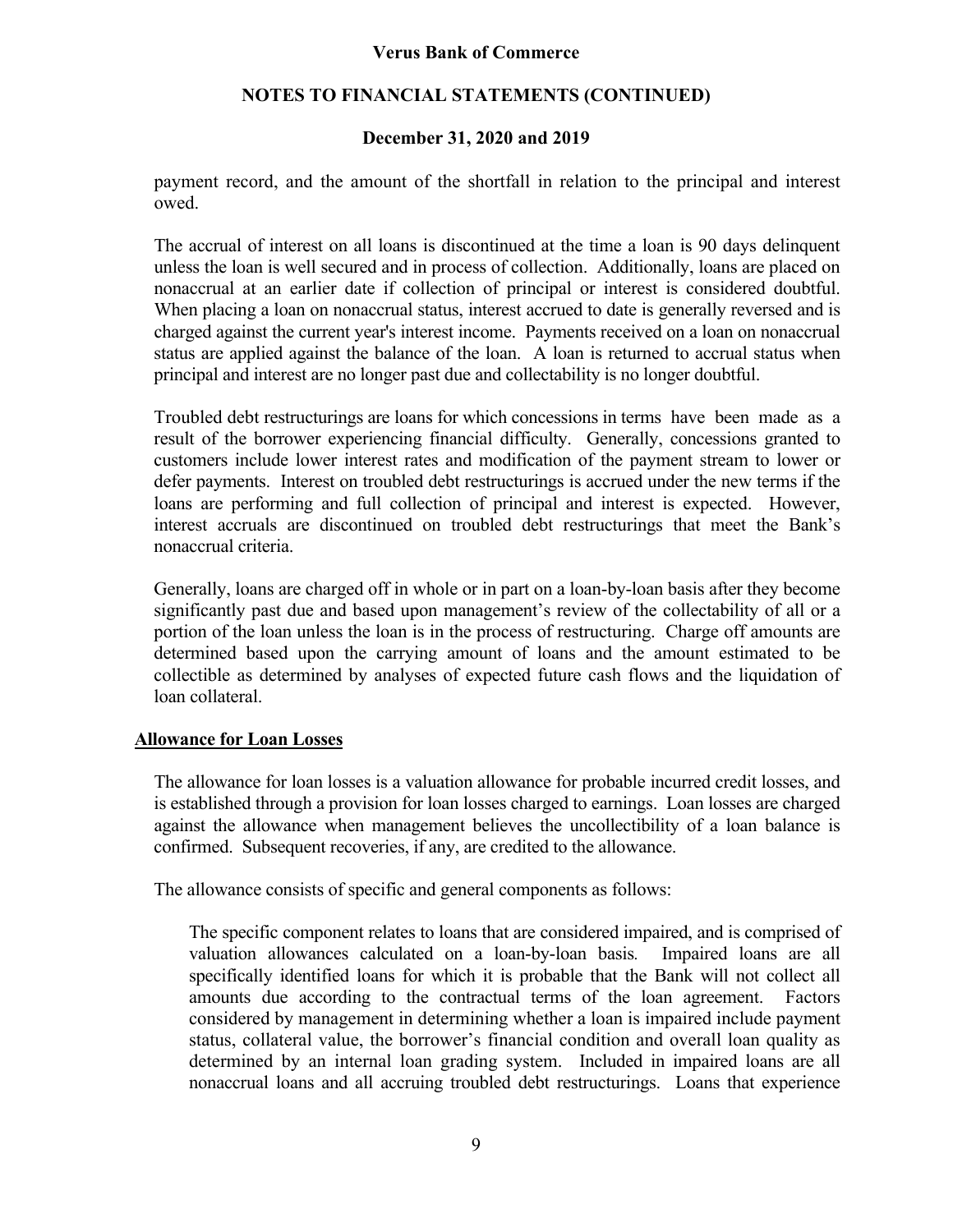### **NOTES TO FINANCIAL STATEMENTS (CONTINUED)**

### **December 31, 2020 and 2019**

insignificant payment delays or payment shortfalls generally are not considered impaired. For impaired loans for which repayment is expected solely from the collateral, impairment is measured based on the fair value of the collateral. For other impaired loans, impairment may be measured based on the fair value of the collateral or on the present value of expected future cash flows discounted at the loan's original effective interest rate*.* When the measure of the impaired loan is less than the recorded investment in the loan, the impairment is recorded through a valuation allowance.

The general component relates to non-impaired loans, and is based on historical loss experience adjusted for the effects of qualitative factors that are likely to cause estimated credit losses as of the evaluation date to differ from the portfolio's historical loss experience. Qualitative factors include the following: economic conditions; industry conditions; changes in lending policies and procedures; trends in the volume and terms of loans; the experience, ability and depth of lending staff; levels and trends in delinquencies; levels and trends in charge-off and recovery activity; levels and trends of loan quality as determined by an internal loan grading system; and portfolio concentrations.

Although the allowance contains a specific component, the entire allowance is available for any loan that, in management's judgment, should be charged-off.

On a monthly basis, management estimates the allowance balance required using the criteria identified above in relation to the relevant risks for each of the Bank's major loan segments. Significant overall risk factors for both the Bank's real estate, commercial and consumer portfolios include the strength of the real estate market and the strength of economy in the Bank's lending area. Starting in 2020, for all loans, uncertainty surrounding the ultimate adverse economic effect of the COVID-19 pandemic on borrowers is a significant risk.

The quality of the Bank's loan portfolio is assessed as a function of the levels of past due loans and impaired loans, and internal credit quality ratings which are updated monthly by management. The ratings on the Bank's internal credit scale are broadly grouped into the categories "non-classified" and "classified." Non-classified loans are those loans with minimal identified credit risk, as well as loans with potential credit weaknesses which deserve management's attention but for which full collection of contractual principal and interest is not significantly at risk. Classified loans are those loans that have well-defined weakness that put full collection of contractual principal or interest at risk, and classified loans for which it is probable that the Bank will not collect all contractual principal or interest are also considered impaired. The credit quality ratings are an important part of the Bank's overall credit risk management process and are considered in the determination of the allowance for loan losses.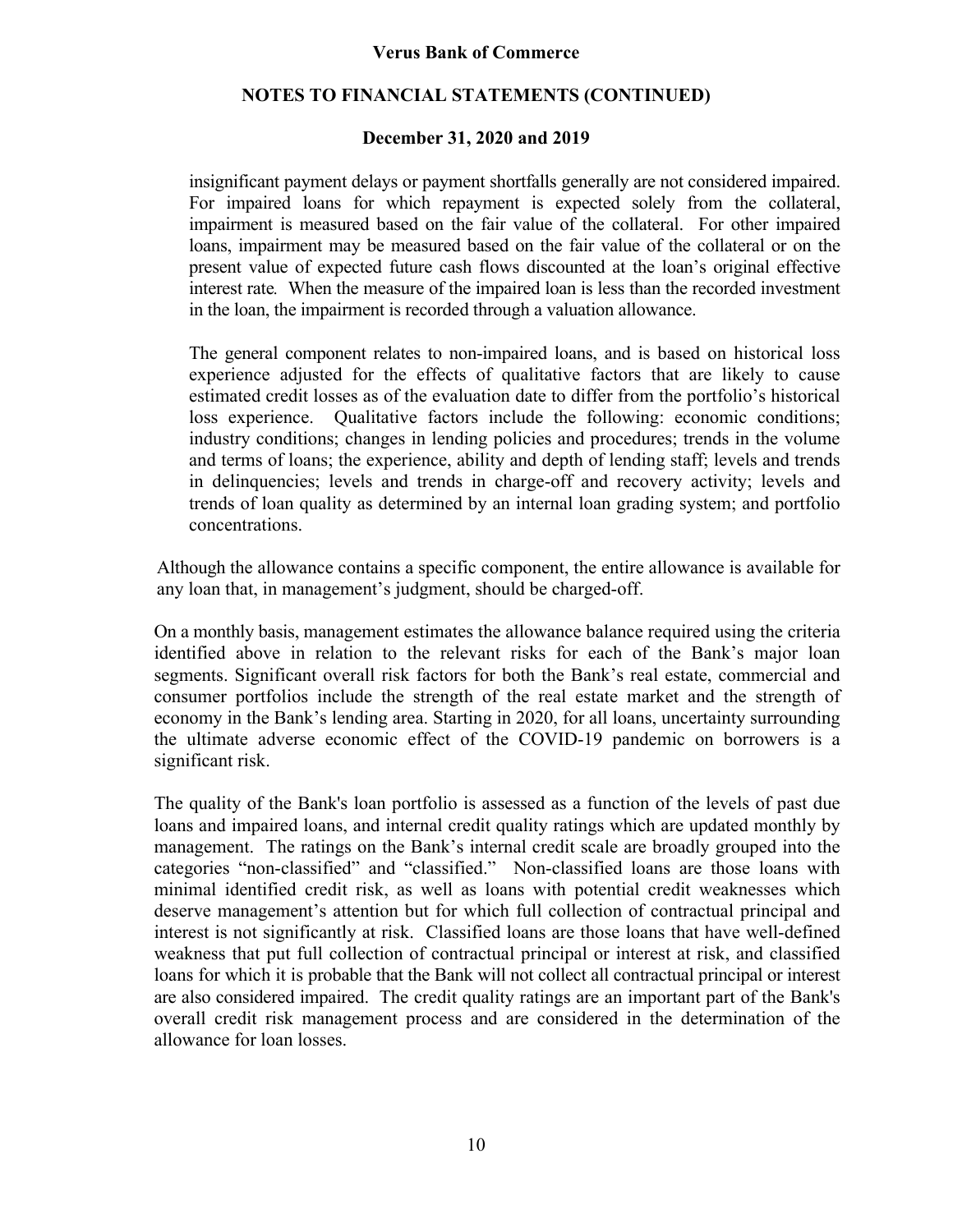### **NOTES TO FINANCIAL STATEMENTS (CONTINUED)**

### **December 31, 2020 and 2019**

Determination of the allowance is inherently subjective as it requires estimates that are susceptible to significant revision as more information becomes available. In addition, various regulatory agencies, as an integral part of their examination process, periodically review the Bank's allowance. Such agencies may require the Bank to recognize additional losses based on their judgments about information available to them at the time of their examination.

### **Off- Balance Sheet Financial Instruments**

In the ordinary course of business, the Bank enters into off-balance-sheet financial instruments consisting of commitments to extend credit, unused lines of credit, standby letters of credit and undisbursed loans in process. These financial instruments are recorded in the financial statements when they are funded.

In conjunction with the determination of the allowance for loan losses, and using the same criteria, the Bank determines the extent of credit risk on its off-balance sheet financial instruments and whether there are probable incurred credit losses on those instruments for which a loss provision is necessary. The Bank has determined that there is minimal credit risk on its off-balance sheet financial instruments, and accordingly has not recorded a loss provision or allowance for those instruments.

### **Foreclosed Real Estate**

Real estate acquired through, or in lieu of, loan foreclosure are held for sale and are initially recorded at fair value less cost to sell at the date of foreclosure, establishing a new cost basis. Subsequent to foreclosure, valuations are periodically performed by management and the assets are carried at the lower of carrying amount or fair value less cost to sell. Revenue and expenses from operations and changes in the valuation allowance are included in other expenses.

#### **Premises and Equipment**

Land is carried at cost. Buildings, leasehold improvements, furniture and equipment are carried at cost, less accumulated depreciation computed on the straight-line method over the estimated useful lives of the assets or the expected terms of the lease for financial statement purposes. Expected terms include lease option periods to the extent that the exercise of such option is reasonable assured. Normal costs of maintenance and repairs are charged to expense as incurred.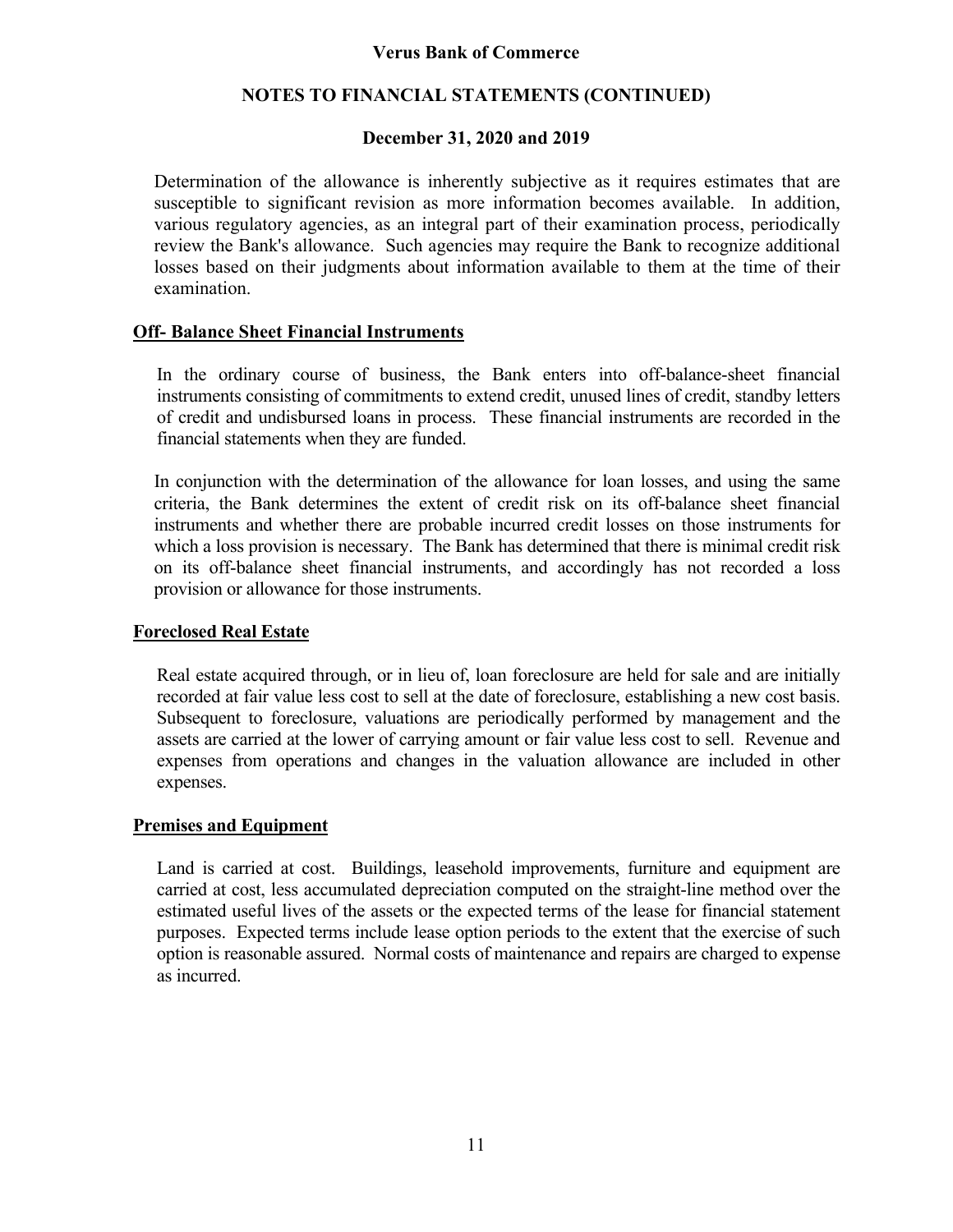### **NOTES TO FINANCIAL STATEMENTS (CONTINUED)**

### **December 31, 2020 and 2019**

### **Income Taxes**

 Deferred income tax assets and liabilities are determined using the liability (or balance sheet) method. Under this method, the net deferred tax asset or liability is determined based on the tax effects of the temporary differences between the book and tax bases of the various balance sheet assets and liabilities and gives current recognition to changes in tax rates and laws.

 The Bank has adopted guidance issued by the Financial Accounting Standards Board with respect to accounting for uncertainty in income taxes. A tax position is recognized as a benefit only if it is "more likely than not" that the tax position would be sustained in a tax examination, with a tax examination being presumed to occur. The amount recognized is the largest amount of tax benefit that is greater than 50% likely of being realized on examination. For tax purposes, not meeting the "more likely than not" test, no tax benefit is recorded. Deferred tax assets are reduced by a valuation allowance if, based on the weight of evidence available, it is more likely than not that a portion of the deferred tax asset may not be realized within a year. The Bank is no longer subject to examination by taxing authorities for years before 2017.

### **Transfers of Financial Assets**

Transfers of financial assets are accounted for as sales when control over the assets has been relinquished. Control over transferred assets is deemed to be relinquished when the assets have been isolated from the Bank, the transferee obtains the right (free of conditions that constrain it from taking advantage of that right) to pledge or exchange the transferred assets, and the Bank does not maintain effective control over the transferred assets through an agreement to repurchase them before their maturity.

### **Fair Value Measurement**

Fair value is the exchange price that would be received for an asset or paid to transfer a liability (exit price) in the principal or most advantageous market for the asset or liability in an orderly transaction between market participants on the measurement date. There are three levels of inputs that may be used to measure fair values:

Level 1 – Quoted prices (unadjusted) for identical assets or liabilities in active markets that the entity has the ability to access as of the measurement date.

Level 2 – Significant other observable inputs other than Level 1 prices such as quoted prices for similar assets or liabilities; quoted prices in markets that are not active; or other inputs that are observable or can be corroborated by observable market data.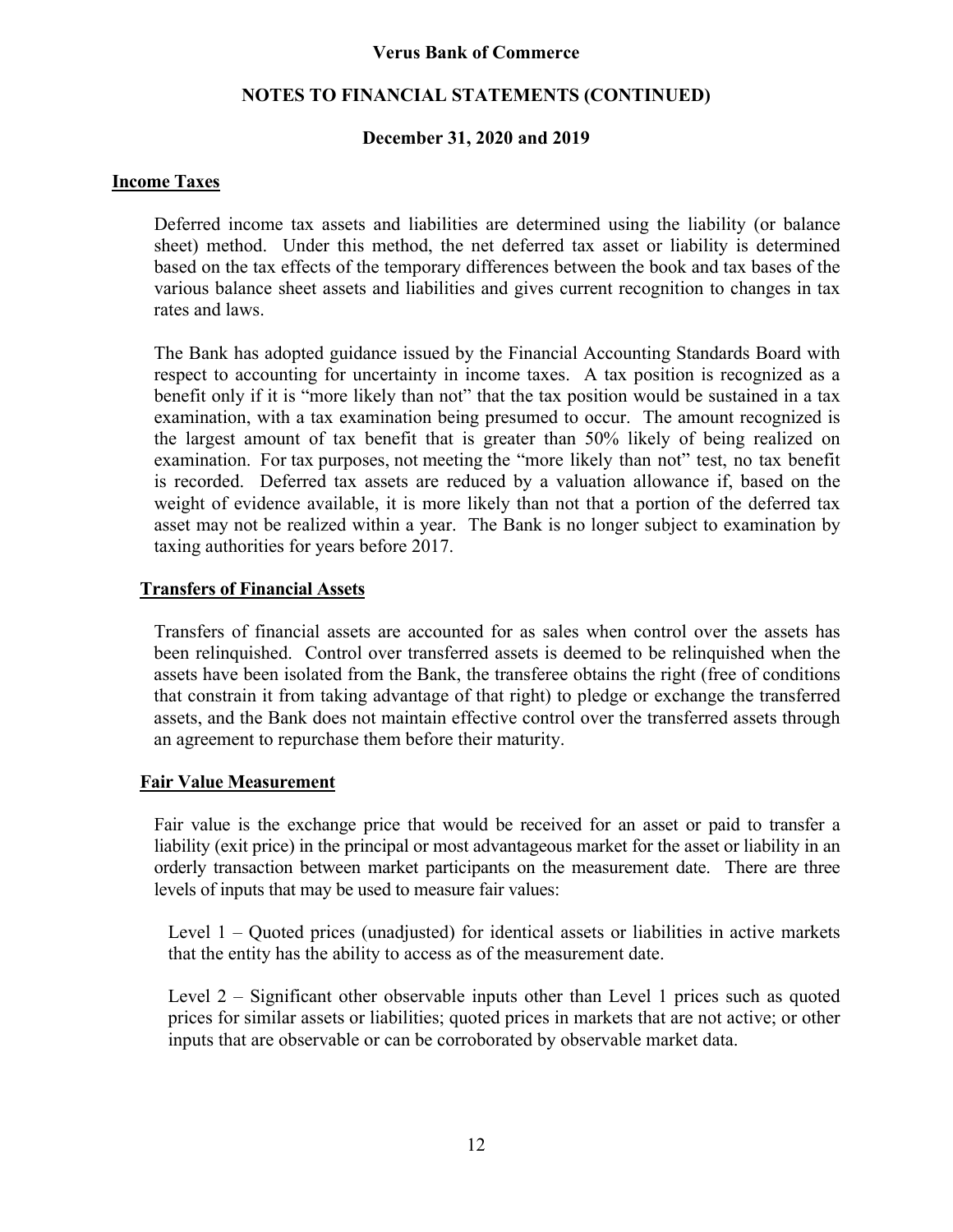### **NOTES TO FINANCIAL STATEMENTS (CONTINUED)**

### **December 31, 2020 and 2019**

Level 3 – Significant unobservable inputs that reflect a bank's own assumptions about the assumptions that market participants would use in pricing an asset or liability.

### **Noninterest Income**

Noninterest income is substantially comprised of service charges on deposit accounts, ATM, and debit card income. Service charges on deposit accounts consist of monthly account fees, stop payment charges, and charges or deposit items returned for non-sufficient funds or paid as an overdraft (net of fees waived or refunded). ATM and debit card income is comprised of ATM charges for non-customer use of Bank ATMs and debit card interchange income. In all instances, noninterest income is recognized concurrent with the Bank's satisfaction of the underlying performance obligation, which typically occurs at a single point in time as a transaction or statement cycle is completed. Charges for deposit accounts continuously overdrawn are equivalent to interest and included as a component of interest and fees on loans.

### **Subsequent Events**

Management evaluates events occurring after the balance sheet date, through the date the financial statements are eligible to be issued, to determine whether the events require recognition or disclosure in the financial statements. If a subsequent event evidences conditions existing at the balance sheet date, the effects are recognized in the financial statements (recognized subsequent event). If a subsequent event evidences conditions arising after the balance sheet date, the effects are not recognized in the financial statements but rather disclosed in the notes to the financial statements (non-recognized subsequent events). The effects of subsequent events are only recognized if material or disclosed if the financial statements would otherwise be misleading.

With respect to the December 31, 2020 financial statements, Management has considered subsequent events through April 29, 2021.

### **Significant Accounting Standards Updates Not Yet Effective**

The Financial Accounting Standards Board ("FASB") issued ASU 2016-02, Leases (Topic 842). Under the standard, the Bank will be required to record a right-of-use asset for leased property and record a corresponding lease liability. In general, rather than expense lease payments as they are made as currently done under operating lease guidance, the right-of-use asset will be amortized to expense over the lease term and lease payments will reduce the lease obligation. The standard is effective for the Bank beginning January 1, 2022. Management is in the process of determining the impact of the standard on the financial statements.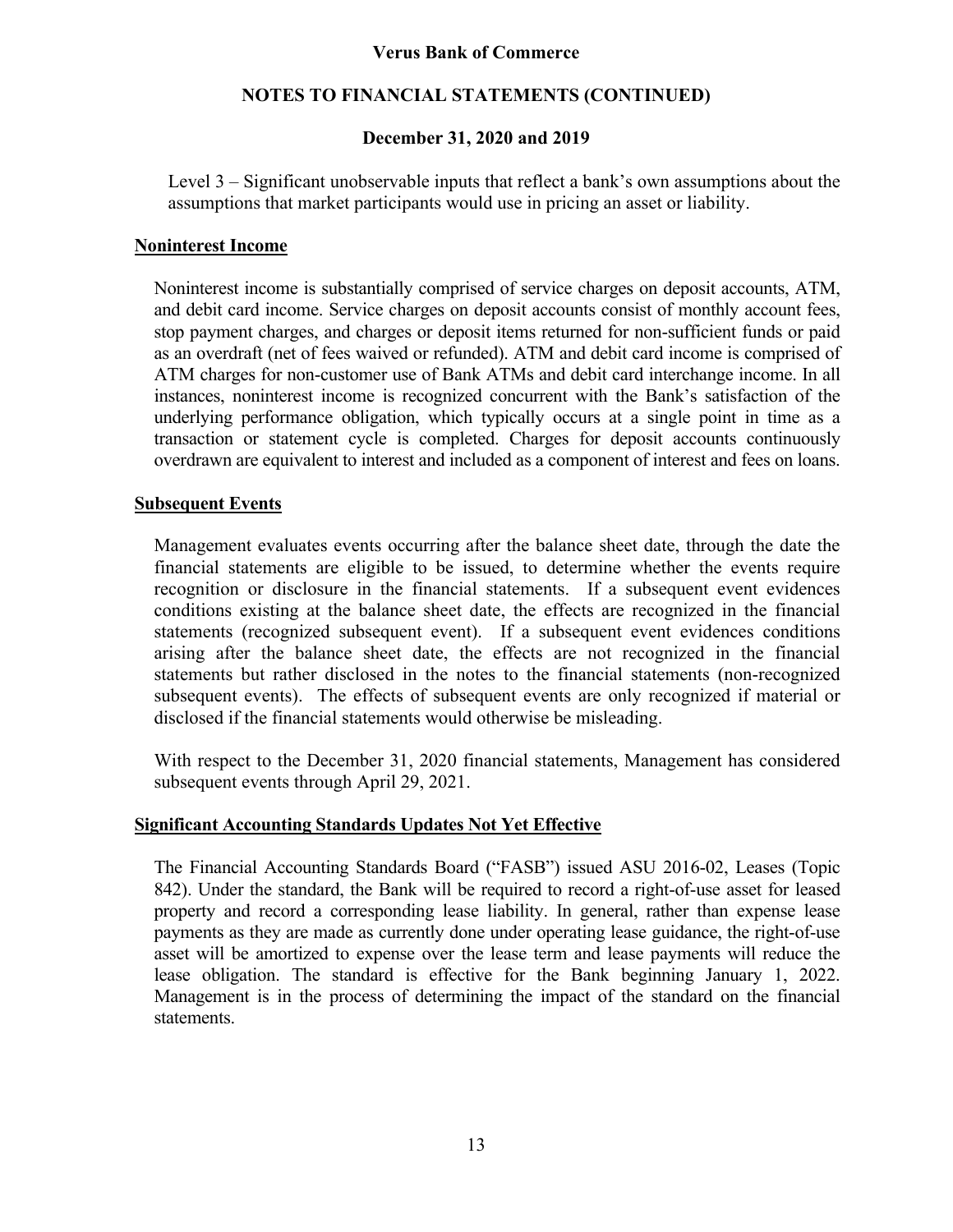### **NOTES TO FINANCIAL STATEMENTS (CONTINUED)**

### **December 31, 2020 and 2019**

The FASB issued ASU 2016-03, Financial Instruments – Credit Losses (Topic 326): Measurement of Credit Losses on Financial Instruments. Under the standard, the Bank will be required to convert from the existing incurred-loss model for determining the allowance for loan losses to an expected-loss model. An expected-loss model will determine the allowance for loan losses balance based upon credit losses expected to be incurred over the life of the loan portfolio and will consider not only current credit conditions but also reasonable supportable expectations as to future credit conditions. The standard will also require securities held to maturity to be evaluated for impairment under an expected-loss model. The standard is effective or the Bank beginning January 1, 2023. Management is in the process of determining the impact of the standard on the financial statements.

### **Comprehensive Income**

Comprehensive income consists of net income and other comprehensive income. The Bank has no other comprehensive income for the years ended December 31, 2020 and 2019.

### **Reclassifications**

Certain reclassifications have been made to 2019 amounts to conform to the current year presentation. Reclassifications had no effect on prior year income or stockholders' equity.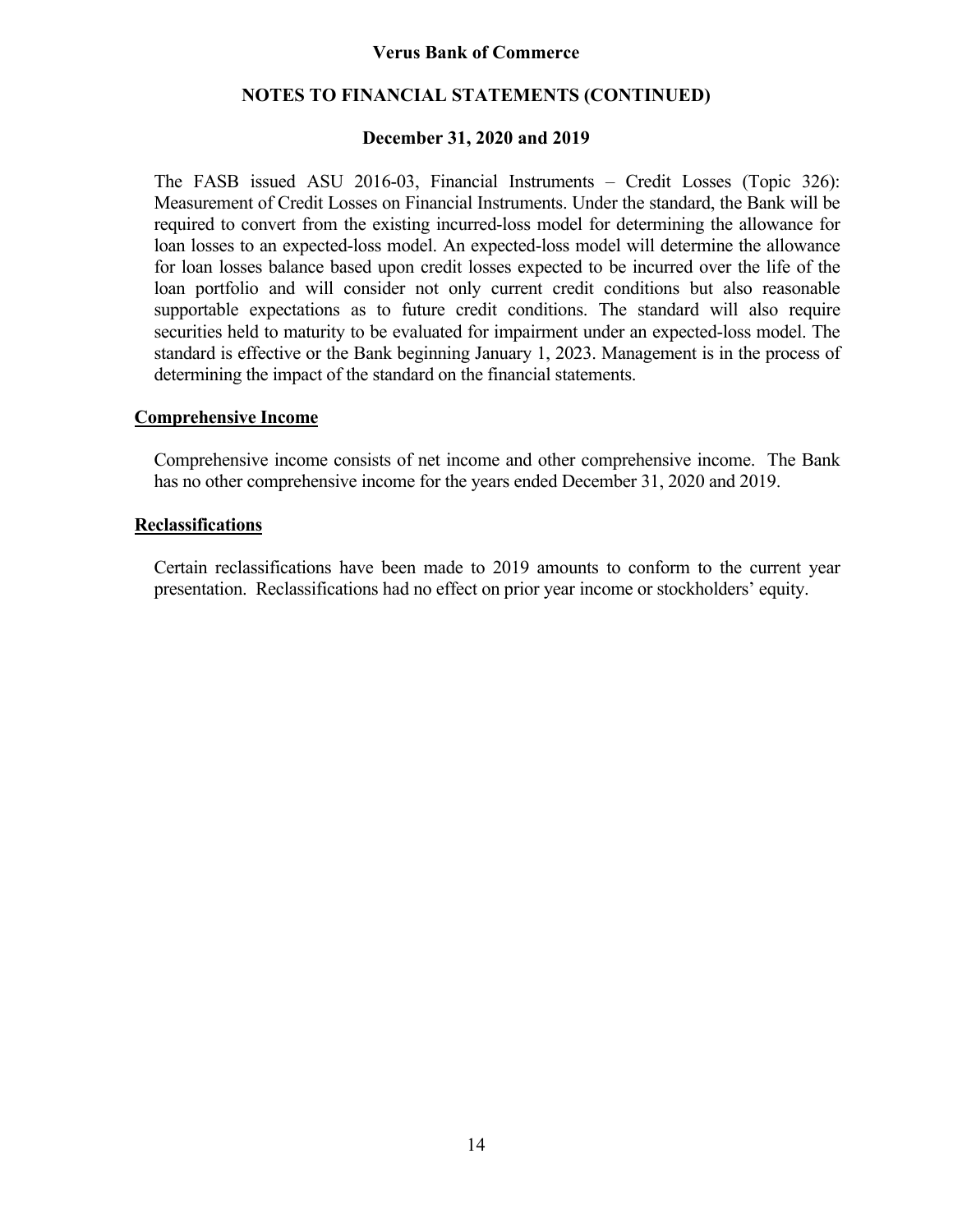### **NOTES TO FINANCIAL STATEMENTS (CONTINUED)**

### **December 31, 2020 and 2019**

### **NOTE B - LOANS AND ALLOWANCE FOR LOAN LOSSES**

A summary of the balances of loans follows:

|                                         | December 31, |         |                |         |  |  |  |  |  |  |  |
|-----------------------------------------|--------------|---------|----------------|---------|--|--|--|--|--|--|--|
|                                         |              | 2020    |                | 2019    |  |  |  |  |  |  |  |
|                                         |              |         | (in thousands) |         |  |  |  |  |  |  |  |
| Construction, land and land development |              |         |                |         |  |  |  |  |  |  |  |
| Residential 1-4 family                  | \$           | 6,554   | \$             | 8,535   |  |  |  |  |  |  |  |
| Other                                   |              | 9,512   |                | 11,303  |  |  |  |  |  |  |  |
|                                         |              | 16,066  |                | 19,838  |  |  |  |  |  |  |  |
| Real estate                             |              |         |                |         |  |  |  |  |  |  |  |
| Residential 1-4 family                  |              | 28,061  |                | 30,172  |  |  |  |  |  |  |  |
| Multifamily                             |              | 9,240   |                | 15,584  |  |  |  |  |  |  |  |
| Commercial                              |              | 153,374 |                | 173,690 |  |  |  |  |  |  |  |
| Farmland                                |              | 1,256   |                | 1,649   |  |  |  |  |  |  |  |
|                                         |              | 191,931 |                | 221,095 |  |  |  |  |  |  |  |
| Commercial and industrial               |              | 10,220  |                | 7,556   |  |  |  |  |  |  |  |
| Consumer and other                      |              | 94      |                | 151     |  |  |  |  |  |  |  |
|                                         | \$           | 218,311 | \$             | 248,640 |  |  |  |  |  |  |  |

At December 31, 2020, the Bank had approximately \$32,997,000 of SBA 504 and \$834,000 of SBA 7A loans. Management believes these loans are considered liquid assets given the active and mature secondary market for these loans as well as their associated premiums. Management includes these assets as part of its liquidity measurement and includes them in the Bank's Contingent Liquidity Plan, which is updated quarterly. These loans may be periodically sold for liquidity purposes and to manage industry concentrations and interest rate risk.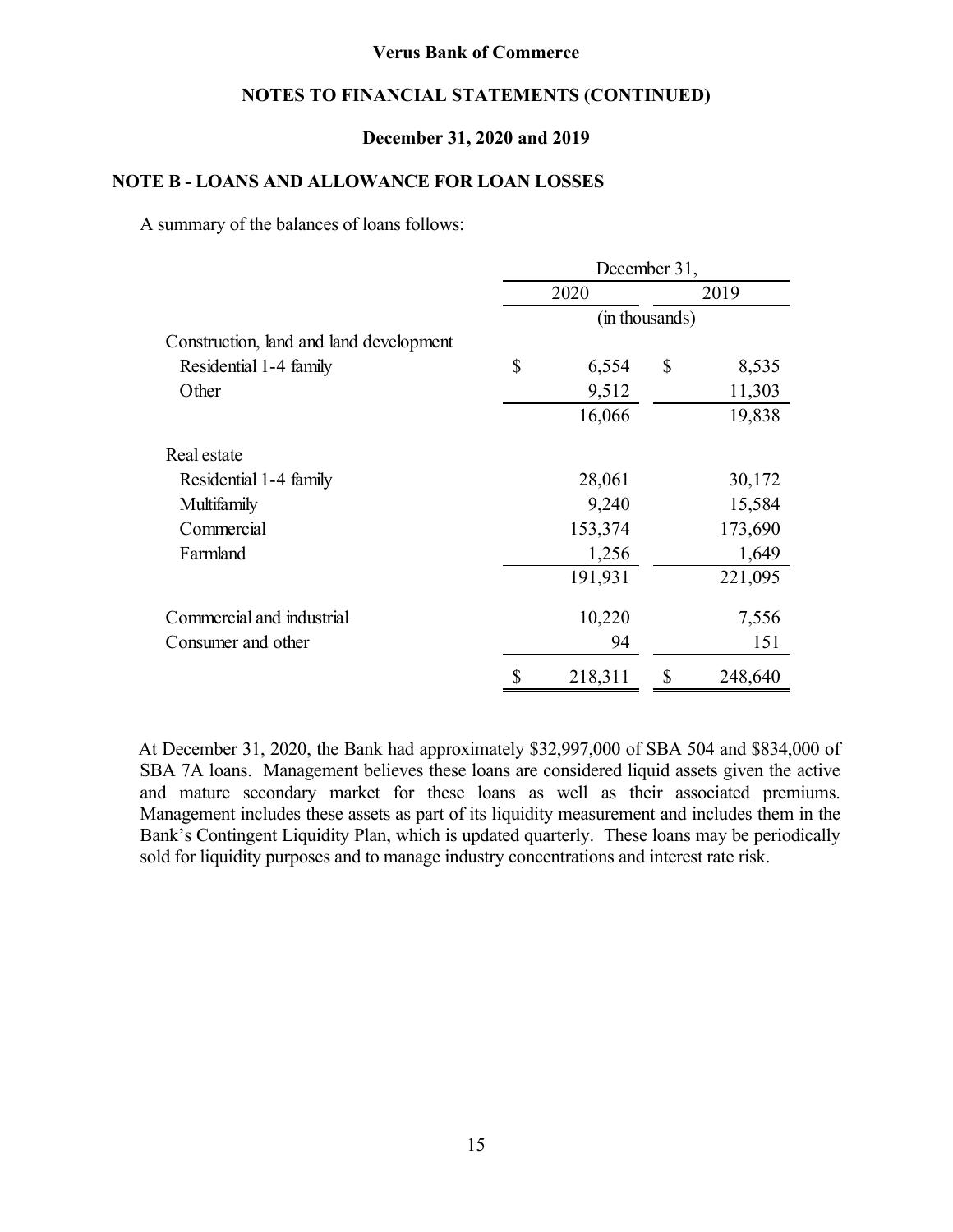## **NOTES TO FINANCIAL STATEMENTS (CONTINUED)**

### **December 31, 2020 and 2019**

Transactions in the allowance for loan losses are as follows:

|                              |               |    | Year ended December 31, 2020 |    |                |               |           |       |       |
|------------------------------|---------------|----|------------------------------|----|----------------|---------------|-----------|-------|-------|
|                              |               |    |                              |    | (in thousands) |               |           |       |       |
|                              | Construction, |    |                              |    | Commercial     |               |           |       |       |
|                              | land and land |    |                              |    | and            |               | Consumer  |       |       |
|                              | development   |    | industrial<br>Real estate    |    |                |               | and other | Total |       |
| Balance at December 31, 2019 | \$<br>170     | \$ | 1,738                        | \$ | 62             | <sup>\$</sup> | 1         | S     | 1,971 |
| Provision for loan losses    | 20            |    | 641                          |    | 39             |               |           |       | 700   |
| Charge-offs                  |               |    |                              |    |                |               |           |       |       |
| Recoveries                   |               |    |                              |    |                |               |           |       |       |
| Net (charge-offs) recoveries |               |    |                              |    |                |               |           |       |       |
| Balance at December 31, 2020 | \$<br>190     | \$ | 2,379                        | \$ | 101            | \$            |           | S     | 2,671 |

|                              |    |                                             |               | Year ended December 31, 2019 |    |                |           |          |       |       |
|------------------------------|----|---------------------------------------------|---------------|------------------------------|----|----------------|-----------|----------|-------|-------|
|                              |    |                                             |               |                              |    | (in thousands) |           |          |       |       |
|                              |    | Construction,                               |               |                              |    | Commercial     |           |          |       |       |
|                              |    | land and land<br>Real estate<br>development |               |                              |    | and            |           | Consumer |       |       |
|                              |    |                                             |               |                              |    | industrial     | and other |          | Total |       |
| Balance at December 31, 2018 | \$ | 151                                         | <sup>\$</sup> | 1,742                        | \$ | 62             | \$        | Ι.       | S     | 1,956 |
| Provision for loan losses    |    | 19                                          |               | (4)                          |    | (15)           |           |          |       |       |
| Charge-offs                  |    |                                             |               |                              |    |                |           |          |       |       |
| Recoveries                   |    |                                             |               |                              |    | 15             |           |          |       | 15    |
| Net (charge-offs) recoveries |    |                                             |               |                              |    | 15             |           |          |       | 15    |
| Balance at December 31, 2019 |    | 170                                         | <sup>\$</sup> | 1,738                        | S  | 62             | S         |          | -S    | 1,971 |

16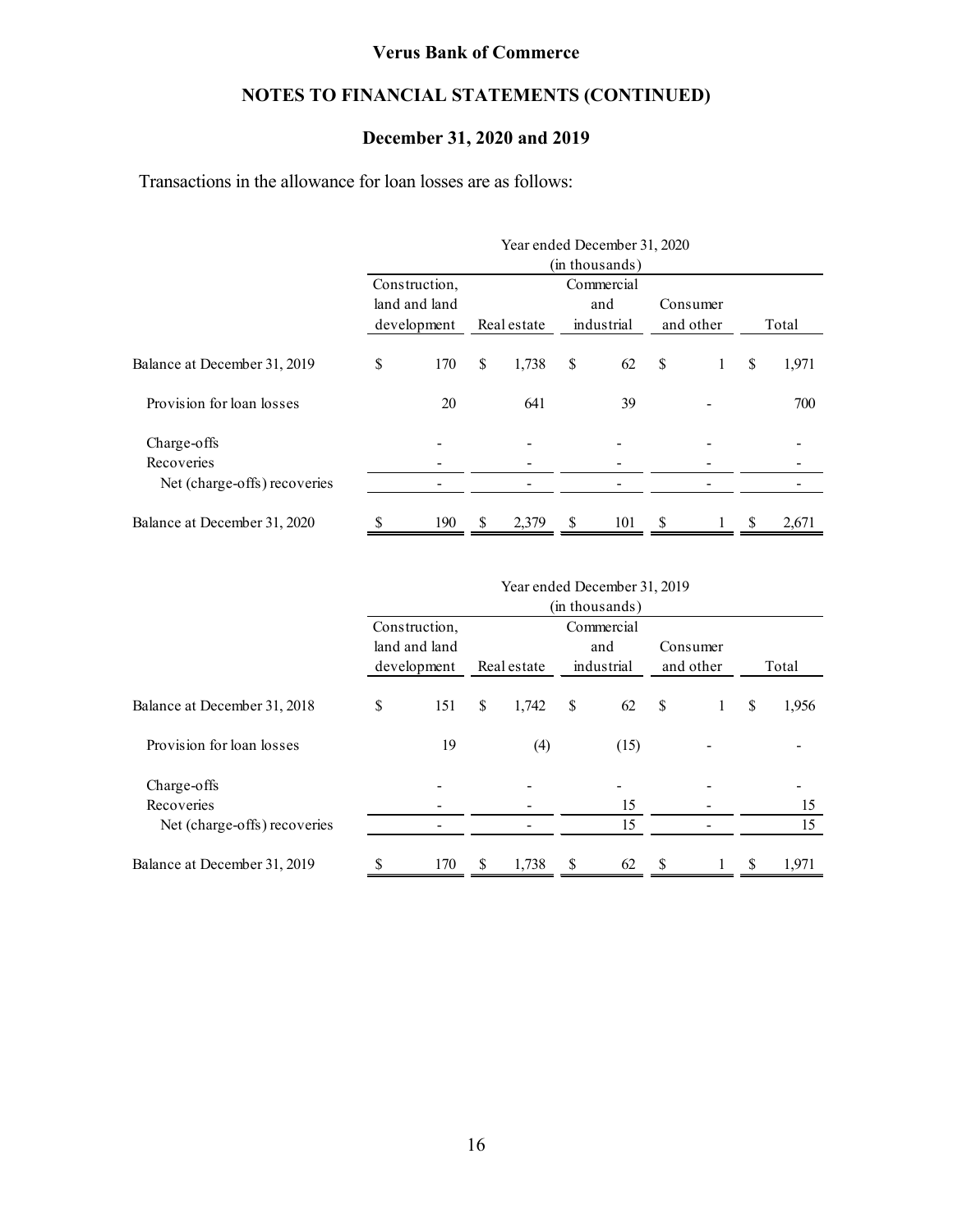## **NOTES TO FINANCIAL STATEMENTS (CONTINUED)**

### **December 31, 2020 and 2019**

Components of the allowance for losses, and the related carrying amount of loans for which the allowance is determined, are as follows:

|                                           |                                               |        |             |         |                              |        |                       |    | December 31, 2020<br>(in thousands) |         |  |  |  |  |  |  |  |  |  |  |
|-------------------------------------------|-----------------------------------------------|--------|-------------|---------|------------------------------|--------|-----------------------|----|-------------------------------------|---------|--|--|--|--|--|--|--|--|--|--|
|                                           | Construction,<br>land and land<br>development |        | Real estate |         | Commercial<br>and industrial |        | Consumer<br>and other |    |                                     | Total   |  |  |  |  |  |  |  |  |  |  |
| Allocation of Allowance To:               |                                               |        |             |         |                              |        |                       |    |                                     |         |  |  |  |  |  |  |  |  |  |  |
| Impaired loans - evaluated individually   | \$                                            |        | \$          |         | \$                           |        | \$                    |    | \$                                  |         |  |  |  |  |  |  |  |  |  |  |
| Impaired loans - evaluated collectively   |                                               |        |             |         |                              |        |                       |    |                                     |         |  |  |  |  |  |  |  |  |  |  |
| Total impaired loans                      |                                               |        |             |         |                              |        |                       |    |                                     |         |  |  |  |  |  |  |  |  |  |  |
| Unimpaired loans - evaluated collectively |                                               | 190    |             | 2,379   |                              | 101    |                       | 1  |                                     | 2,671   |  |  |  |  |  |  |  |  |  |  |
|                                           | \$                                            | 190    | \$          | 2,379   | \$                           | 101    | \$                    |    | \$                                  | 2,671   |  |  |  |  |  |  |  |  |  |  |
| <b>Recorded Investment In:</b>            |                                               |        |             |         |                              |        |                       |    |                                     |         |  |  |  |  |  |  |  |  |  |  |
| Impaired loans - evaluated individually   | \$                                            |        | \$          |         | \$                           |        | \$                    |    | \$                                  |         |  |  |  |  |  |  |  |  |  |  |
| Impaired loans - evaluated collectively   |                                               |        |             |         |                              |        |                       |    |                                     |         |  |  |  |  |  |  |  |  |  |  |
| Total impaired loans                      |                                               |        |             |         |                              |        |                       |    |                                     |         |  |  |  |  |  |  |  |  |  |  |
| Unimpaired loans - evaluated collectively |                                               | 16,066 |             | 191,931 |                              | 10,220 |                       | 94 |                                     | 218,311 |  |  |  |  |  |  |  |  |  |  |
|                                           | \$                                            | 16,066 | \$          | 191,931 | \$                           | 10,220 | \$                    | 94 | S                                   | 218,311 |  |  |  |  |  |  |  |  |  |  |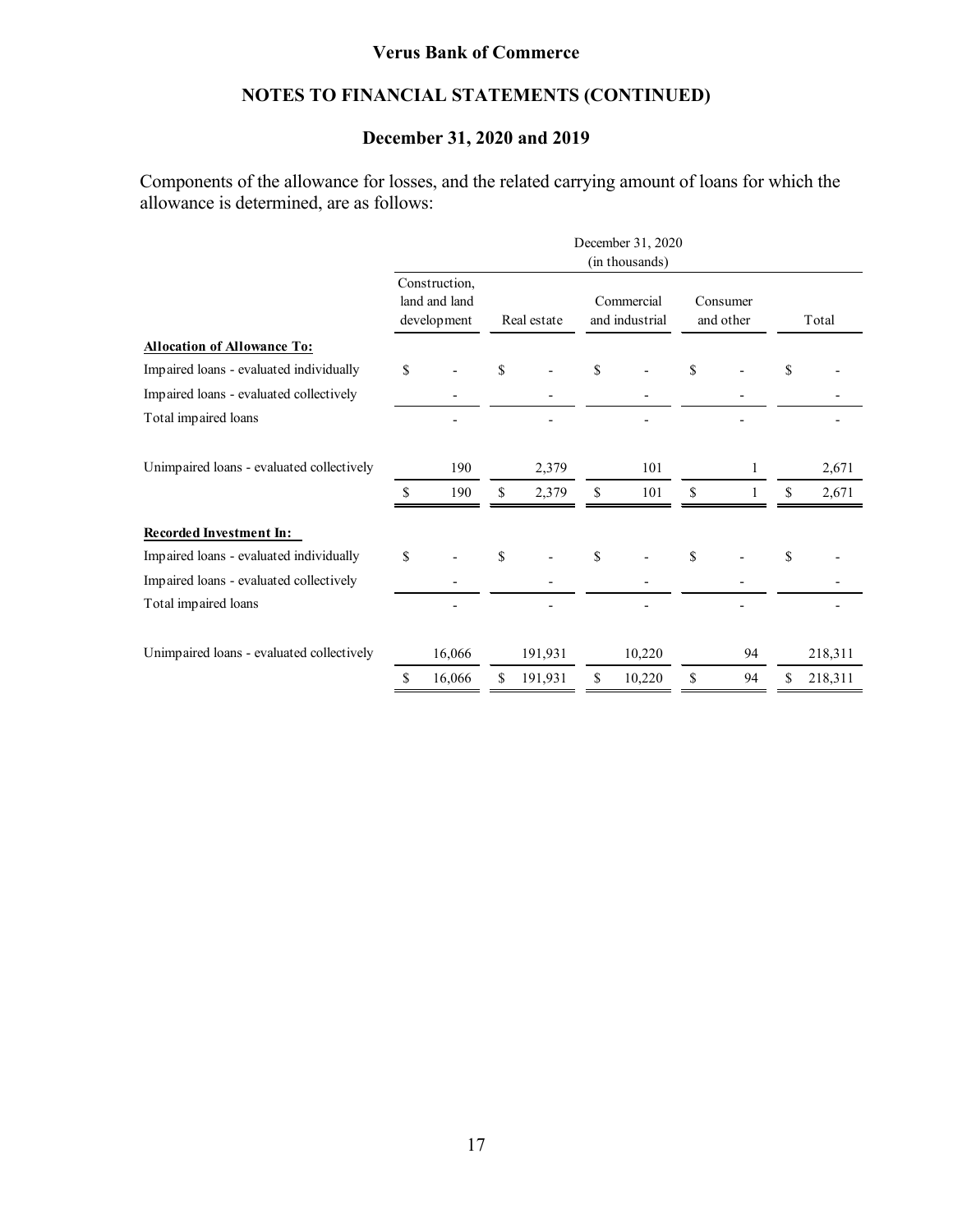### **NOTES TO FINANCIAL STATEMENTS (CONTINUED)**

### **December 31, 2020 and 2019**

|                                           | December 31, 2019<br>(in thousands)           |    |             |    |                              |    |                       |    |         |  |  |  |  |
|-------------------------------------------|-----------------------------------------------|----|-------------|----|------------------------------|----|-----------------------|----|---------|--|--|--|--|
|                                           | Construction,<br>land and land<br>development |    | Real estate |    | Commercial<br>and industrial |    | Consumer<br>and other |    | Total   |  |  |  |  |
| <b>Allocation of Allowance To:</b>        |                                               |    |             |    |                              |    |                       |    |         |  |  |  |  |
| Impaired loans - evaluated individually   | \$                                            | \$ |             | \$ |                              | \$ |                       | \$ |         |  |  |  |  |
| Impaired loans - evaluated collectively   |                                               |    |             |    |                              |    |                       |    |         |  |  |  |  |
| Total impaired loans                      |                                               |    |             |    |                              |    |                       |    |         |  |  |  |  |
| Unimpaired loans - evaluated collectively | 170                                           |    | 1,738       |    | 62                           |    |                       |    | 1,971   |  |  |  |  |
|                                           | \$<br>170                                     | \$ | 1,738       | \$ | 62                           | \$ |                       | \$ | 1,971   |  |  |  |  |
| <b>Recorded Investment In:</b>            |                                               |    |             |    |                              |    |                       |    |         |  |  |  |  |
| Impaired loans - evaluated individually   | \$                                            | \$ |             | \$ |                              | \$ |                       | \$ |         |  |  |  |  |
| Impaired loans - evaluated collectively   |                                               |    |             |    |                              |    |                       |    |         |  |  |  |  |
| Total impaired loans                      |                                               |    |             |    |                              |    |                       |    |         |  |  |  |  |
| Unimpaired loans - evaluated collectively | 19,838                                        |    | 221,095     |    | 7,556                        |    | 151                   |    | 248,640 |  |  |  |  |
|                                           | \$<br>19,838                                  | \$ | 221,095     | \$ | 7,556                        | \$ | 151                   | \$ | 248,640 |  |  |  |  |

The Bank had no impaired loans as of December 31, 2020 and 2019.

There was no interest income recognized on impaired loans for the years ended December 31, 2020 and 2019.

The Bank had no troubled debt restructurings as of December 31, 2020 and 2019.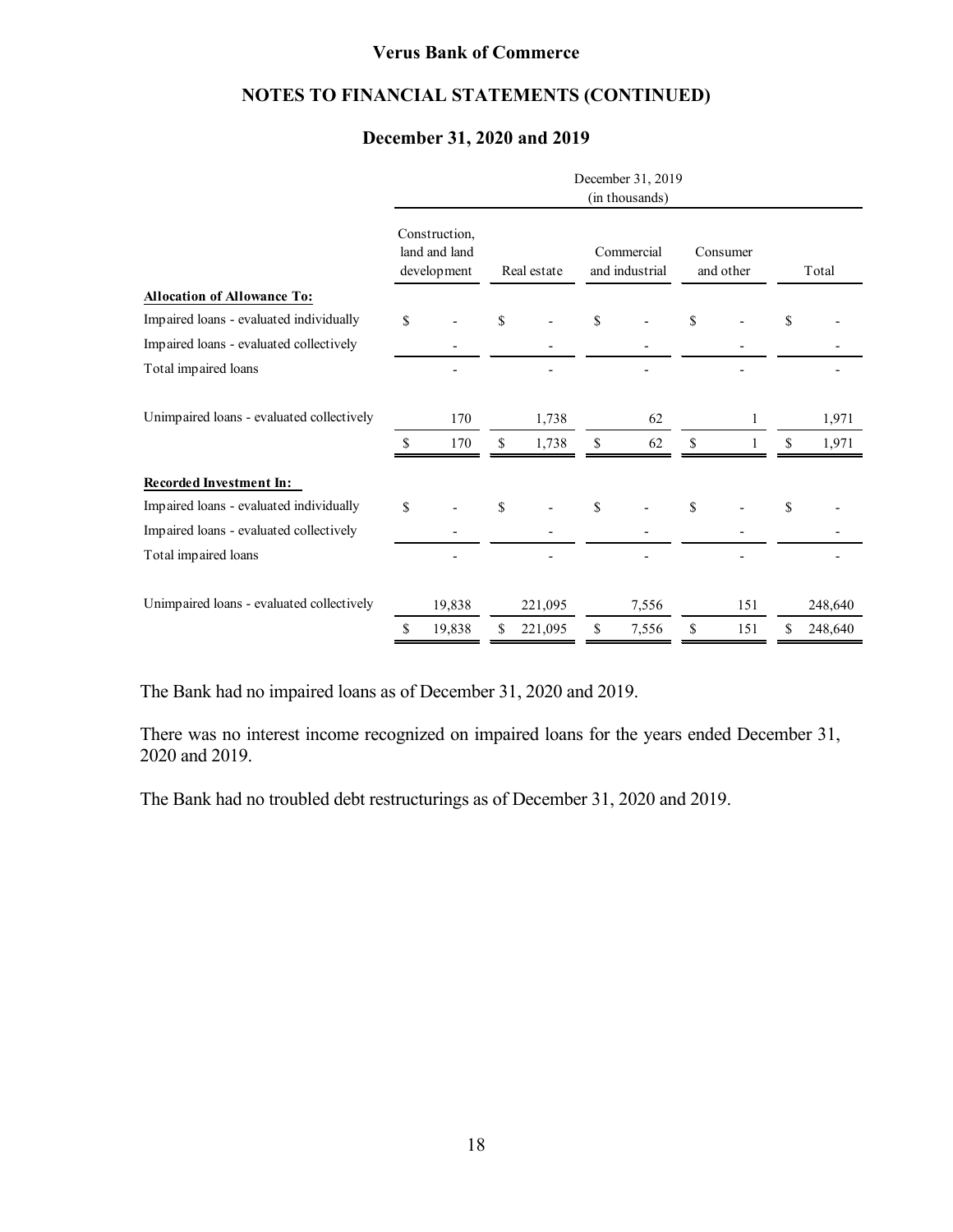## **NOTES TO FINANCIAL STATEMENTS (CONTINUED)**

### **December 31, 2020 and 2019**

### The carrying amounts of loans by performance status and credit quality indicator are as follows:

|                                            |         |           |                        |                                          |             |  | December 31, 2020<br>(in thousands) |    |                     |                                   |           |            |                    |    |                    |  |            |  |          |
|--------------------------------------------|---------|-----------|------------------------|------------------------------------------|-------------|--|-------------------------------------|----|---------------------|-----------------------------------|-----------|------------|--------------------|----|--------------------|--|------------|--|----------|
|                                            |         |           |                        | Loans By Past Due and Performance Status |             |  |                                     |    |                     | Loans By Credit Quality Indicator |           |            |                    |    |                    |  |            |  |          |
|                                            |         |           |                        | Accruing Loans                           |             |  |                                     |    |                     |                                   |           | Classified |                    |    |                    |  |            |  |          |
|                                            | Current |           | 30-89 Days<br>Past Due |                                          |             |  | 90 Days or<br>More Past<br>Due      |    | Nonaccrual<br>Loans |                                   |           |            | <b>Total Loans</b> |    | Non-<br>classified |  | Unimpaired |  | Impaired |
| Construction, land and land<br>development |         |           |                        |                                          |             |  |                                     |    |                     |                                   |           |            |                    |    |                    |  |            |  |          |
| Residential 1-4 family                     | \$      | 6,554     | \$                     |                                          | $\mathbf S$ |  | \$                                  | \$ | 6,554               | \$                                | 6,554     | \$         |                    | \$ |                    |  |            |  |          |
| Other                                      |         | 9,512     |                        |                                          |             |  |                                     |    | 9,512               |                                   | 9,458     |            | 54                 |    |                    |  |            |  |          |
|                                            |         | 16,066    |                        |                                          |             |  |                                     |    | 16,066              |                                   | 16,012    |            | 54                 |    |                    |  |            |  |          |
| Real estate                                |         |           |                        |                                          |             |  |                                     |    |                     |                                   |           |            |                    |    |                    |  |            |  |          |
| Residential 1-4 family                     |         | 27,775    |                        | 286                                      |             |  |                                     |    | 28,061              |                                   | 28,061    |            |                    |    |                    |  |            |  |          |
| Multifamily                                |         | 9,240     |                        | ÷.                                       |             |  |                                     |    | 9,240               |                                   | 9,240     |            | ٠                  |    |                    |  |            |  |          |
| Commercial                                 |         | 152,660   |                        | 714                                      |             |  |                                     |    | 153,374             |                                   | 149,734   |            | 3,640              |    |                    |  |            |  |          |
| Farmland                                   |         | 1,256     |                        | $\blacksquare$                           |             |  |                                     |    | 1,256               |                                   | 1,256     |            | ÷.                 |    |                    |  |            |  |          |
|                                            |         | 190,931   |                        | 1,000                                    |             |  | ÷.                                  |    | 191,931             |                                   | 188,291   |            | 3,640              |    |                    |  |            |  |          |
| Commercial and industrial                  |         | 10,220    |                        |                                          |             |  |                                     |    | 10,220              |                                   | 10,145    |            | 75                 |    |                    |  |            |  |          |
| Consumer and other                         |         | 94        |                        | ä,                                       |             |  | ٠                                   |    | 94                  |                                   | 94        |            |                    |    |                    |  |            |  |          |
|                                            |         | \$217,311 | \$                     | 1,000                                    | \$          |  | \$<br>$\blacksquare$                |    | \$218,311           |                                   | \$214,542 | \$         | 3,769              | \$ |                    |  |            |  |          |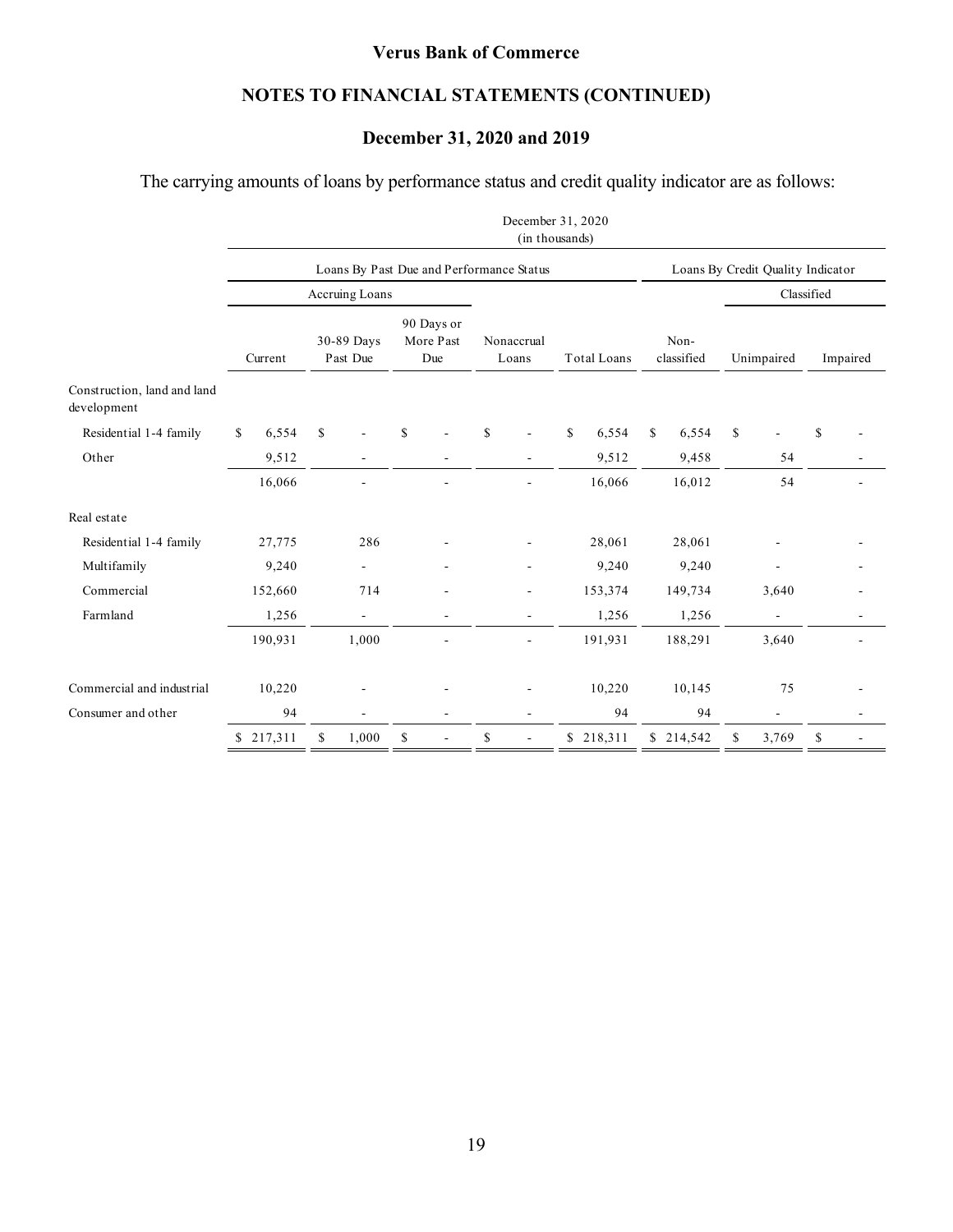### **NOTES TO FINANCIAL STATEMENTS (CONTINUED)**

### **December 31, 2020 and 2019**

|                                            |         |           |                        |                |    |                                          |                                | December 31, 2019<br>(in thousands) |    |                                           |                                   |           |            |                    |               |            |  |          |
|--------------------------------------------|---------|-----------|------------------------|----------------|----|------------------------------------------|--------------------------------|-------------------------------------|----|-------------------------------------------|-----------------------------------|-----------|------------|--------------------|---------------|------------|--|----------|
|                                            |         |           |                        |                |    | Loans By Past Due and Performance Status |                                |                                     |    |                                           | Loans By Credit Quality Indicator |           |            |                    |               |            |  |          |
|                                            |         |           |                        | Accruing Loans |    |                                          |                                |                                     |    |                                           |                                   |           | Classified |                    |               |            |  |          |
|                                            | Current |           | 30-89 Days<br>Past Due |                |    |                                          | 90 Days or<br>More Past<br>Due |                                     |    | Nonaccrual<br><b>Total Loans</b><br>Loans |                                   |           |            | Non-<br>classified |               | Unimpaired |  | Impaired |
| Construction, land and land<br>development |         |           |                        |                |    |                                          |                                |                                     |    |                                           |                                   |           |            |                    |               |            |  |          |
| Residential 1-4 family                     | S.      | 8,535     | $\mathbf S$            |                | S  |                                          | $\mathbf S$                    |                                     | \$ | 8,535                                     | \$                                | 8,535     | \$         |                    | <sup>\$</sup> |            |  |          |
| Other                                      |         | 11,303    |                        |                |    |                                          |                                |                                     |    | 11,303                                    |                                   | 11,238    |            | 65                 |               |            |  |          |
|                                            |         | 19,838    |                        |                |    |                                          |                                |                                     |    | 19,838                                    |                                   | 19,773    |            | 65                 |               |            |  |          |
| Real estate                                |         |           |                        |                |    |                                          |                                |                                     |    |                                           |                                   |           |            |                    |               |            |  |          |
| Residential 1-4 family                     |         | 30,172    |                        |                |    |                                          |                                |                                     |    | 30,172                                    |                                   | 30,167    |            | 5                  |               |            |  |          |
| Multifamily                                |         | 15,584    |                        |                |    |                                          |                                |                                     |    | 15,584                                    |                                   | 15,584    |            |                    |               |            |  |          |
| Commercial                                 |         | 173,690   |                        |                |    |                                          |                                |                                     |    | 173,690                                   |                                   | 169,687   |            | 4,003              |               |            |  |          |
| Farmland                                   |         | 1,649     |                        |                |    | ÷                                        |                                |                                     |    | 1,649                                     |                                   | 1,649     |            | $\blacksquare$     |               | ٠          |  |          |
|                                            |         | 221,095   |                        |                |    |                                          |                                |                                     |    | 221,095                                   |                                   | 217,087   |            | 4,008              |               |            |  |          |
| Commercial and industrial                  |         | 7,556     |                        |                |    |                                          |                                |                                     |    | 7,556                                     |                                   | 7,373     |            | 183                |               |            |  |          |
| Consumer and other                         |         | 151       |                        |                |    |                                          |                                |                                     |    | 151                                       |                                   | 151       |            |                    |               |            |  |          |
|                                            |         | \$248,640 | \$                     |                | \$ | $\overline{\phantom{a}}$                 | $\mathbb{S}$                   |                                     |    | \$248,640                                 |                                   | \$244,384 | \$         | 4,256              | \$            |            |  |          |

### **NOTE C - PREMISES AND EQUIPMENT**

Premises and equipment, less accumulated depreciation and amortization consisted of the following:

|                                           |      | December 31,   |  |         |
|-------------------------------------------|------|----------------|--|---------|
|                                           | 2020 | 2019           |  |         |
|                                           |      | (in thousands) |  |         |
| Leasehold improvements                    | S    | 659            |  | 659     |
| Furniture, fixtures and equipment         |      | 1,415          |  | 1,384   |
|                                           |      | 2,074          |  | 2,043   |
| Accumulated depreciation and amortization |      | (2,024)        |  | (1,988) |
|                                           |      | 50             |  |         |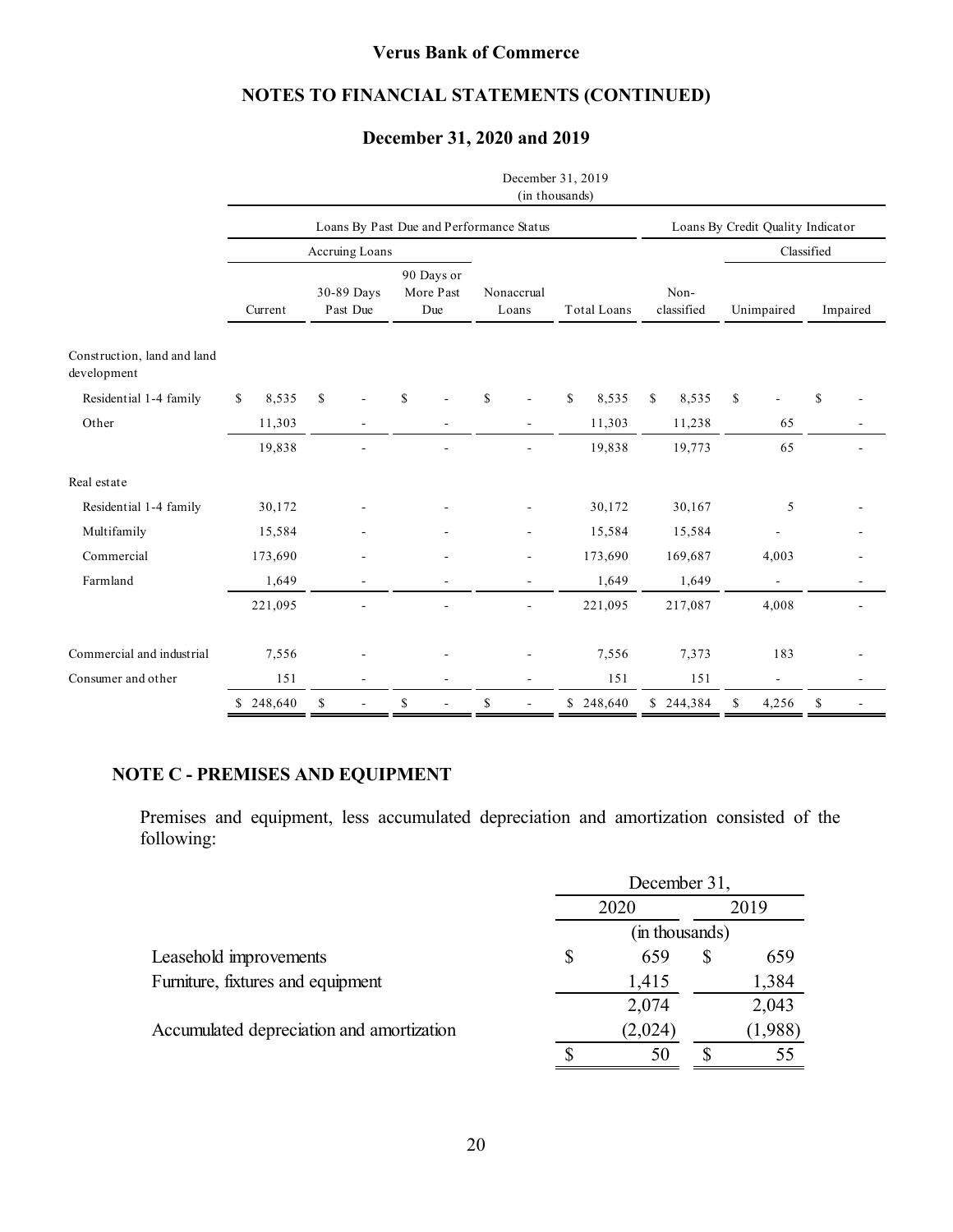### **NOTES TO FINANCIAL STATEMENTS (CONTINUED)**

#### **December 31, 2020 and 2019**

The Bank rents office space under an operating lease. The lease is for six years with renewal options. Rent expense in 2020 and 2019 was \$201,000 and \$184,000, respectively.

Future lease payments under the lease are as follows:

| Years ending |                |     |  |
|--------------|----------------|-----|--|
| December 31, | (in thousands) |     |  |
|              |                |     |  |
| 2021         | \$             | 137 |  |
| 2022         |                | 141 |  |
| 2023         |                | 144 |  |
| 2024         |                | 148 |  |
| 2025         |                | 151 |  |
| Thereafter   |                | 13  |  |
|              |                |     |  |

#### **NOTE D – DEPOSITS**

The aggregate amount of time deposits in denominations of \$250,000 or more at December 31, 2020 and 2019 was approximately \$35,560,000 and \$38,496,000, respectively.

At December 31, 2020, the scheduled maturities of certificates of deposit are as follows:

| Years ending |   |                |  |  |
|--------------|---|----------------|--|--|
| December 31, |   | (in thousands) |  |  |
| 2021         | S | 29,582         |  |  |
| 2022         |   | 10,774         |  |  |
| 2023         |   | 4,857          |  |  |
| 2024         |   | 13,977         |  |  |
|              |   | 59,190         |  |  |

#### **NOTE E – BORROWINGS**

As of December 31, 2020 and 2019, the Bank had term advances outstanding with the Federal Home Loan Bank totaling \$10,000,000 with an average weighted rate of 1.76%. The Bank has executed a blanket pledge and security agreement with the Federal Home Loan Bank, which encompasses certain loans as collateral for these credit facilities.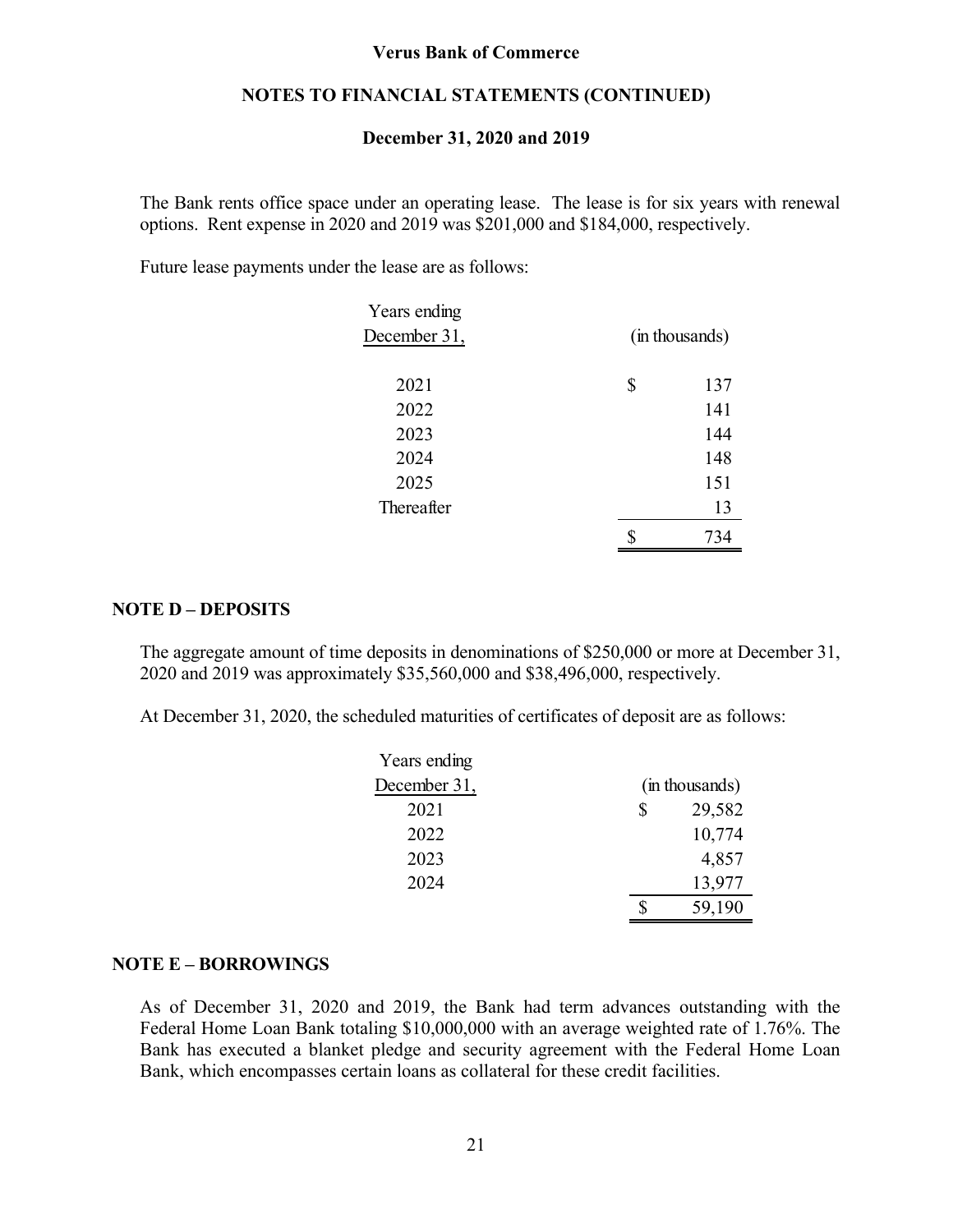### **NOTES TO FINANCIAL STATEMENTS (CONTINUED)**

### **December 31, 2020 and 2019**

The scheduled maturities of term advances as of December 31, 2020 are as follows.

| Years ending |                |  |  |
|--------------|----------------|--|--|
| December 31, | (in thousands) |  |  |
| 2021         | 2,000          |  |  |
| 2022         | 6,500          |  |  |
| 2023         | 1,500          |  |  |
|              | 10,000         |  |  |

As of December 31, 2020, the Bank had no short-term borrowings. As of December 31, 2019, short-term borrowings of \$19,000,000 consisted of Federal Home Loan Bank fixedrate advances with an interest rate of 1.79%.

At December 31, 2020 and 2019, loans totaling \$117,653,000 and \$126,477,000 were pledged to secure all Federal Home Loan Bank borrowings. At December 31, 2020, the Bank had additional borrowing capacity at the Federal Home Loan Bank of approximately \$68,880,000.

At December 31, 2020, the Bank maintained various additional short and long-term lines of credit, with available facilities of \$24,700,000.

### **NOTE F – INCOME TAXES**

Following is an analysis of income taxes included in the statements of income:

|                                |                | 2020  |    | 2019  |  |
|--------------------------------|----------------|-------|----|-------|--|
|                                | (in thousands) |       |    |       |  |
| Current tax expense (benefit)  |                |       |    |       |  |
| Federal                        | \$             | 1,429 | \$ | 1,467 |  |
| <b>State</b>                   |                | 324   |    | 329   |  |
|                                |                | 1,753 |    | 1,796 |  |
| Deferred tax expense (benefit) |                |       |    |       |  |
| Federal                        |                | (107) |    | 35    |  |
| <b>State</b>                   |                | (15)  |    | 5     |  |
|                                |                | (122) |    | 40    |  |
|                                | \$             | 1,631 | \$ | 1,836 |  |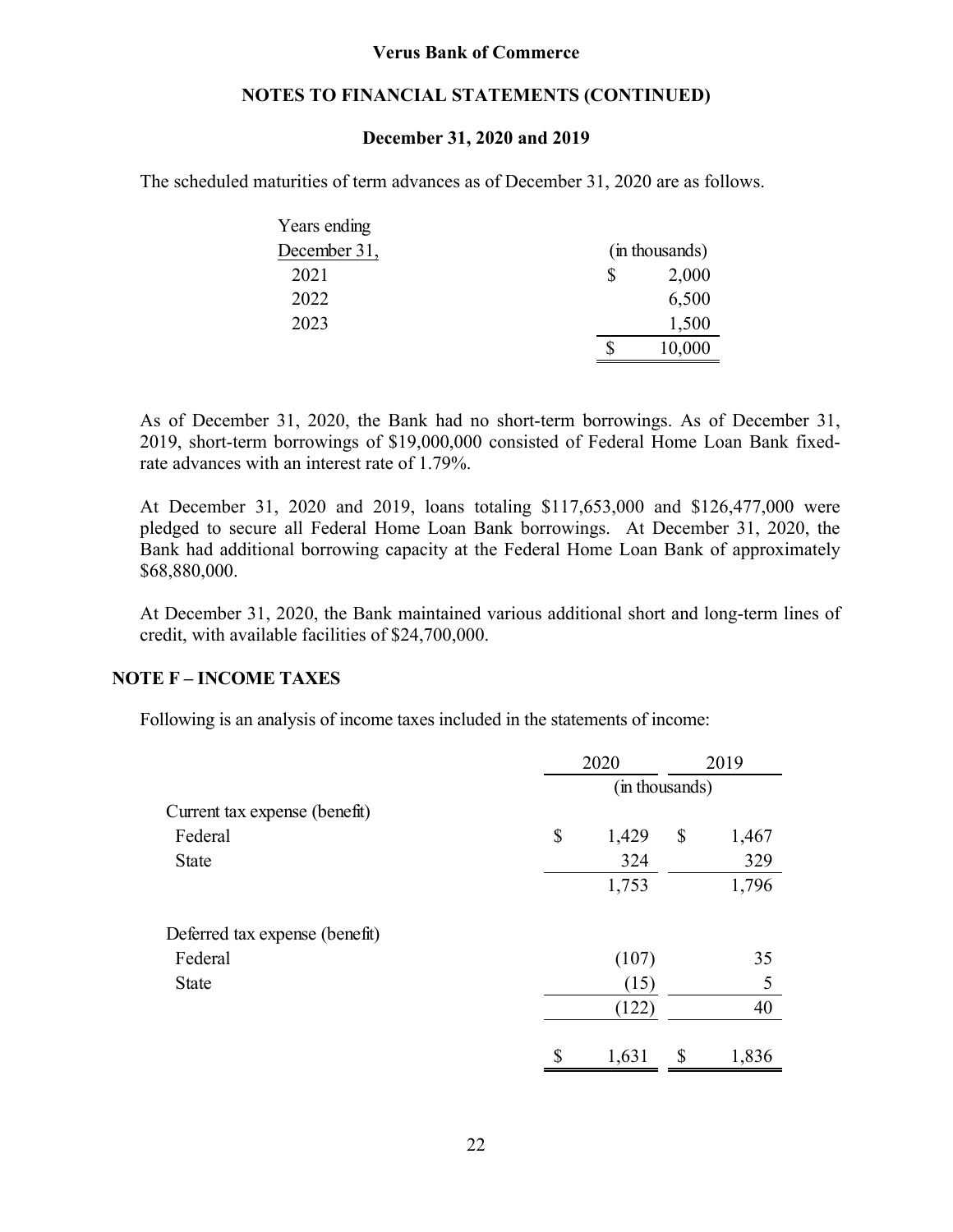### **NOTES TO FINANCIAL STATEMENTS (CONTINUED)**

### **December 31, 2020 and 2019**

Listed below are the components of the net deferred tax assets, which are included in other assets:

|                                | December 31,   |      |   |      |  |
|--------------------------------|----------------|------|---|------|--|
|                                |                | 2020 |   | 2019 |  |
|                                | (in thousands) |      |   |      |  |
| Deferred tax assets            |                |      |   |      |  |
| Allowance for loan losses      | \$             | 657  | S | 484  |  |
| Organizational costs           |                | 18   |   | 38   |  |
| Deferred loan fees             |                | 115  |   | 135  |  |
| Other, net                     |                | 52   |   | 55   |  |
| Total deferred tax assets      |                | 842  |   | 712  |  |
| Deferred tax liabilities       |                |      |   |      |  |
| FHLB dividends                 |                | (59) |   | (51) |  |
| Total deferred tax liabilities |                | (59) |   | (51) |  |
| Less valuation allowance       |                |      |   |      |  |
| Net deferred tax asset         |                | 783  | S | 661  |  |

The reasons for the differences between the statutory federal income tax rate and the effective tax rate are summarized as follows:

|                                       | Year Ended December 31, |       |  |  |
|---------------------------------------|-------------------------|-------|--|--|
|                                       | 2020<br>2019            |       |  |  |
|                                       | (percentage)            |       |  |  |
| Statutory federal tax rate            | 21.00                   | 21.00 |  |  |
| Increase (decrease) resulting from:   |                         |       |  |  |
| State tax, net of federal tax benefit | 3.76                    | 3.61  |  |  |
| Other                                 | 0.37                    | 0.53  |  |  |
| <b>Effective</b> rate                 | 25.13                   | 25.14 |  |  |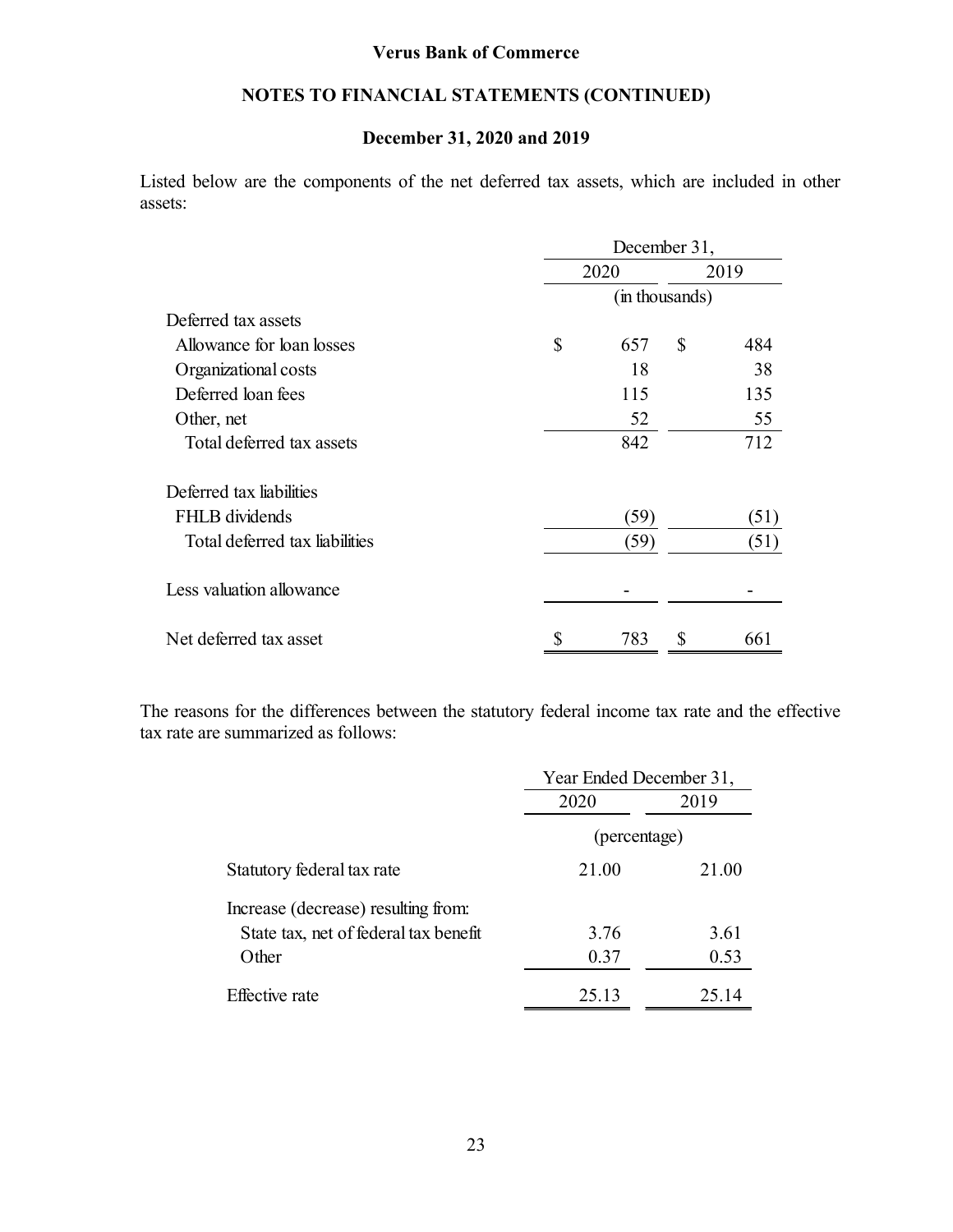### **NOTES TO FINANCIAL STATEMENTS (CONTINUED)**

### **December 31, 2020 and 2019**

### **NOTE G - FINANCIAL INSTRUMENTS WITH OFF-BALANCE SHEET RISK**

The Bank is a party to financial instruments with off-balance sheet risk in the normal course of business to meet the financing needs of its customers. These financial instruments include commitments to extend credit and stand-by letters of credit.

Those instruments involve, to a varying degree, elements of credit risk in excess of the amount recognized in the statement of financial position. The contract amounts of those instruments reflect the extent of involvement the Bank has in particular classes of financial instruments.

The Bank's exposure to credit loss in the event of non-performance by the other party to the financial instrument for commitments to extend credit and stand-by letters of credit is represented by the contractual notional amount of those instruments. The Bank uses the same credit policies in making commitments and conditional obligations as it does for on-balance sheet instruments.

At December 31, 2020 and 2019, the following financial instruments were outstanding whose contract amounts represent credit risk:

|                              | 2020          |                  | 2019 |  |
|------------------------------|---------------|------------------|------|--|
|                              |               | (in thousands)   |      |  |
| Commitments to extend credit | $\mathcal{S}$ | 27,515 \$ 33,484 |      |  |
| Letters of credit            |               | 709              |      |  |

Commitments to extend credit are agreements to lend to a customer as long as there is no violation of any condition established in the contract. Commitments generally have fixed expiration dates or other termination clauses and may require payment of a fee.

Since many of the commitments may expire without being drawn upon, the total commitment amounts do not necessarily represent future cash requirements. The Bank evaluates each customer's creditworthiness on a case-by-case basis. The amount of collateral obtained if deemed necessary by the Bank upon extension of credit is based on management's credit evaluation. Collateral held varies, but may include accounts receivable, inventory, property, plant and equipment and income-producing commercial properties.

Stand-by letters of credit are conditional commitments issued by the Bank to guarantee the performance of a customer to a third party. The credit risk involved in issuing letters of credit is essentially the same as that involved in extending loan facilities to customers.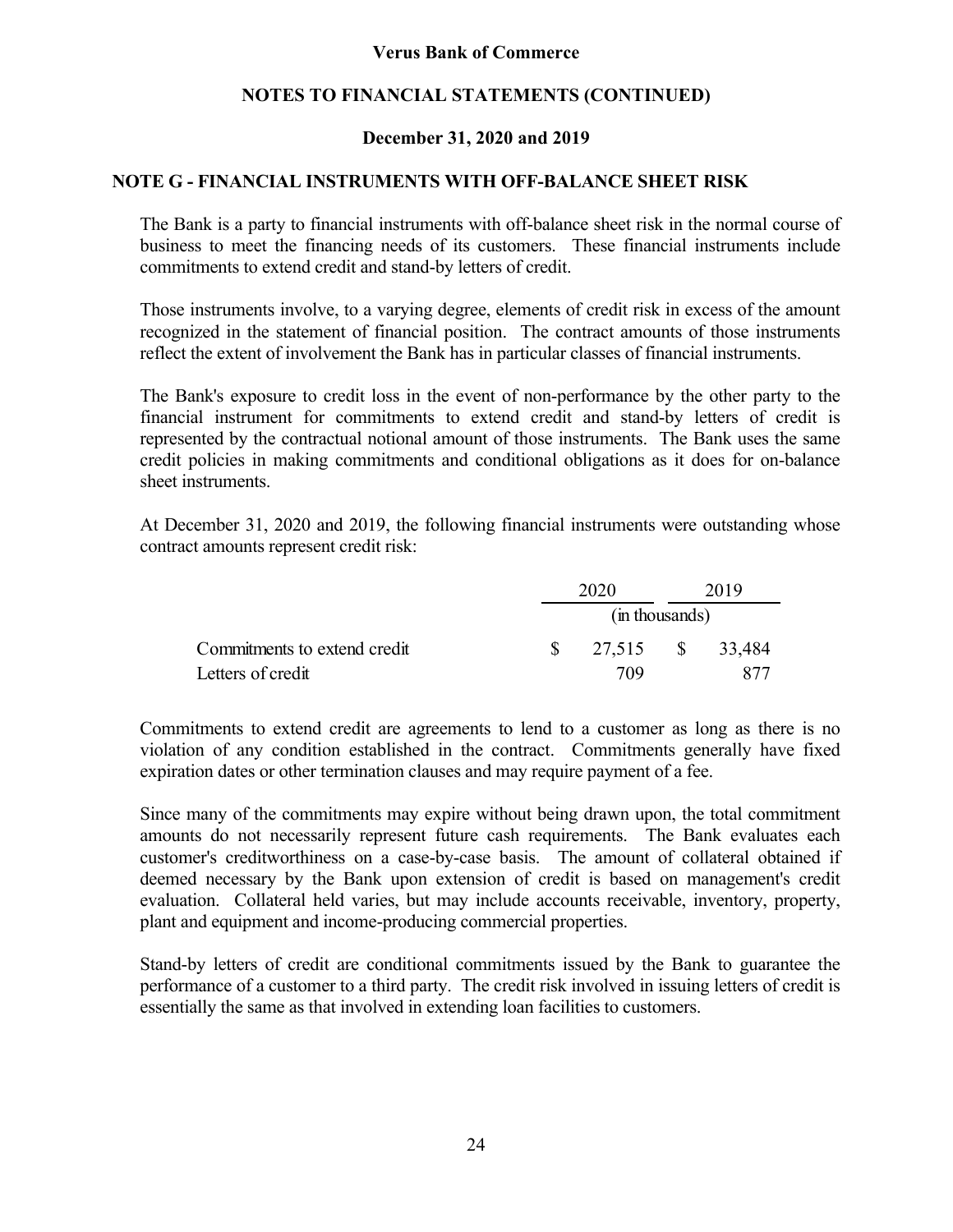### **NOTES TO FINANCIAL STATEMENTS (CONTINUED)**

### **December 31, 2020 and 2019**

### **NOTE H - EMPLOYEE BENEFIT AND COMPENSATION PLANS**

### **401(k) Plan**

The Bank maintains a 401(k) retirement plan whereby substantially all employees who meet certain age and length of service requirements may participate in the plan. For both 2020 and 2019, expense attributable to the Plan amounted to approximately \$68,000.

### **Employment Agreements**

The Bank has employment agreements with its CEO and President. The agreements establish a salary that is increased annually based on performance factors relating to Bank earnings, asset growth and asset quality. The CEO and President are also entitled to participate in annual bonuses based on Bank earnings and asset quality. These are subject to annual review and approval by the Board.

### **Stock Appreciation Rights**

The Bank has a Stock Appreciation Rights (SAR) plan for senior officers. Under the plan, participants are granted a number of SARs at the discretion of the Bank's Board of Directors. Each SAR entitles the holder to the book value appreciation in one share of the Bank's common stock for the periods following the date of grant. The value of the stock appreciation vests immediately, at which time the holder is entitled to receive the value in cash. Expense attributable to the plan in 2020 and 2019 was \$547,000 and \$544,000, respectively. All expenses were paid as part of 2020 and 2019 compensation, and no liability related to this expense existed as of December 31, 2020 and 2019.

### **NOTE I – RELATED PARTY TRANSACTIONS**

In the ordinary course of business, the Bank may make loans to executive officers, directors and principal shareholders of the Bank, including their immediate families and companies in which they are principal owners. At December 31, 2020 and 2019, total loans to these persons approximated \$1,483,000 and \$3,859,000, respectively. Deposits by related parties held by the Bank at December 31, 2020 and 2019 were approximately \$6,453,000 and \$4,658,000, respectively.

### **NOTE J – STOCKHOLDERS' EQUITY AND DIVIDENDS**

Federal banking regulations place certain restrictions on dividends paid by the Bank to its shareholders. Approval by the banking regulators is required if the total of all dividends declared by the Bank exceeds the total of its net profits for the year combined with its retained net profits of the preceding two years.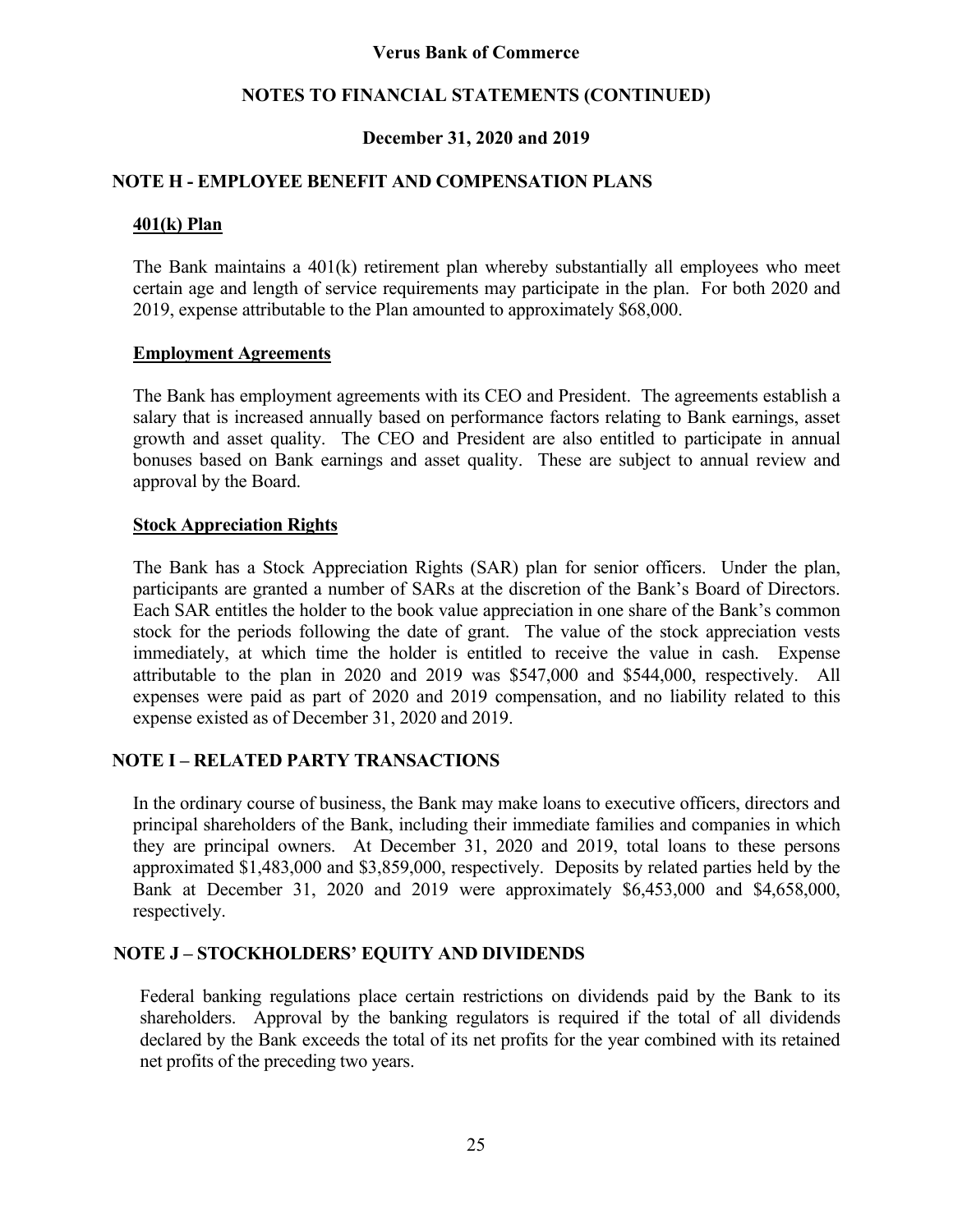### **NOTES TO FINANCIAL STATEMENTS (CONTINUED)**

### **December 31, 2020 and 2019**

In addition, dividends paid by the Bank would be prohibited if the effect thereof would cause the Bank's capital to be deemed below the applicable minimum capital requirements.

### **NOTE K - MINIMUM REGULATORY CAPITAL REQUIREMENTS**

The Bank is subject to various regulatory capital requirements administered by state and federal banking agencies. Failure to meet minimum capital requirements can initiate certain mandatory and possibly additional discretionary actions by regulators that, if undertaken, could have a direct material effect on the Bank's financial statements. Under capital adequacy guidelines and the regulatory framework for prompt corrective action, the Bank must meet specific capital guidelines that involve quantitative measures of their assets, liabilities, and certain off-balance sheet items as calculated under regulatory accounting practices. The capital amounts and classification are also subject to other factors. The net unrealized gain or loss on available for sale securities is not included in computing regulatory capital. Management believes, as of December 31, 2020 and 2019, that the Bank meets all capital adequacy requirements to which it is subject.

Prompt corrective action regulations provide five classifications: well capitalized, adequately capitalized, undercapitalized, significantly undercapitalized, and critically undercapitalized, although these terms are not used to represent overall financial condition. If adequately capitalized, regulatory approval is required to accept brokered deposits. If undercapitalized, capital distributions are limited, as is asset growth and expansion, and capital restoration plans are required. At year end 2020 and 2019, the most recent regulatory notification categorized the Bank as well capitalized under the regulatory framework for prompt corrective action. There are no conditions or events since that notification that management believes have changed the institution's category.

In 2019, the federal banking agencies jointly issued a final rule that provides for an optional, simplified measure of capital adequacy the community bank leverage ratio framework ("CBLR framework"), for qualifying community banking organizations, consistent with Section 201 of Economic Growth, Regulatory Relief, and Consumer Protection Act. The final rule became effective on January 1, 2020 and was elected by the Bank as of December 31, 2020. In April 2020, the federal banking agencies issued an interim final rule that makes temporary changes to the CBLR framework, pursuant to section 4012 of the Coronavirus Aid, Relief, and Economic Security ("CARES") Act, and a second interim final rule that provides a graduated increase in the community bank leverage ratio requirement after the expiration of the temporary changes implemented pursuant to section 4012 of the CARES Act.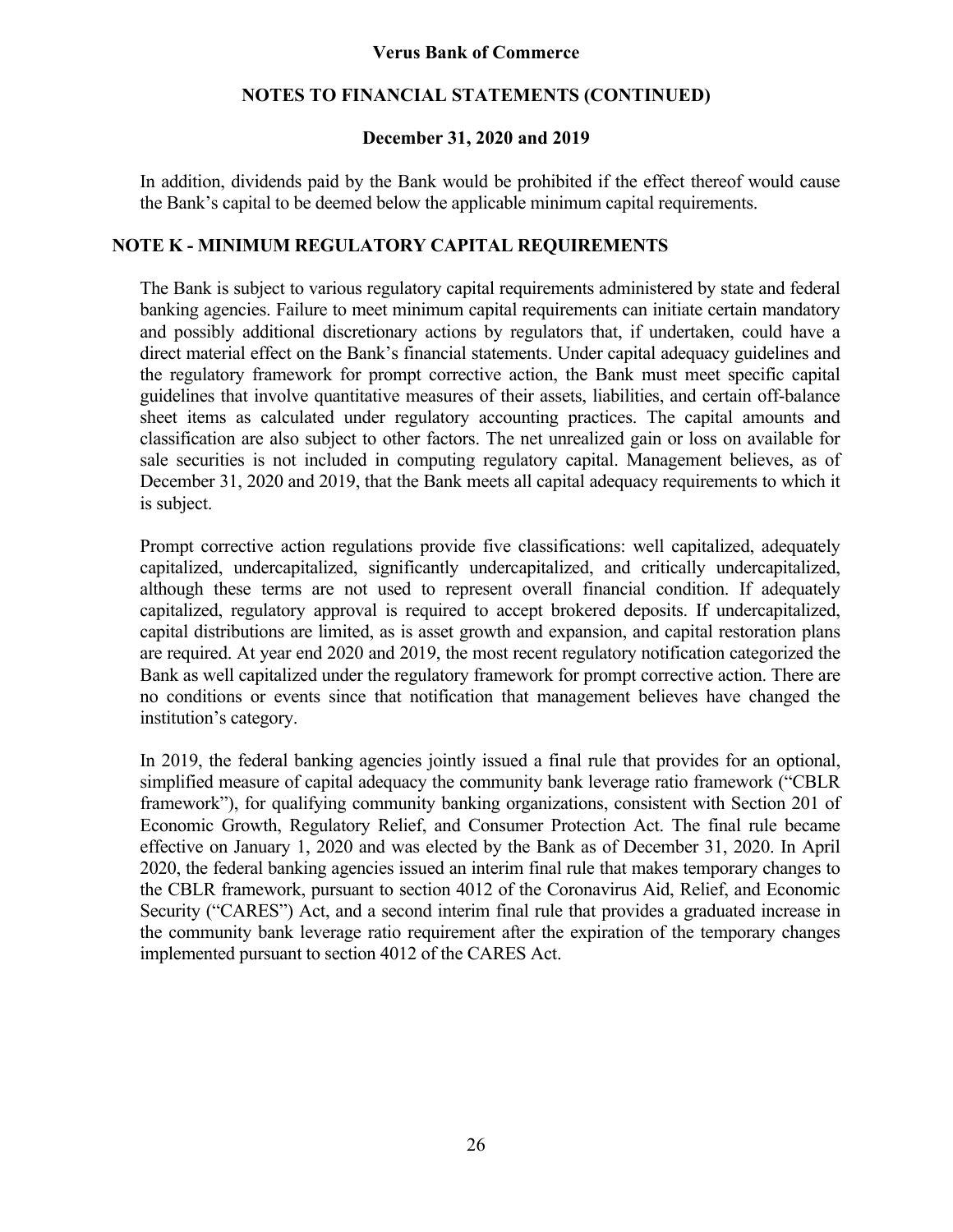### **NOTES TO FINANCIAL STATEMENTS (CONTINUED)**

### **December 31, 2020 and 2019**

The community bank leverage ratio removes the requirement for qualifying banking organizations to calculate and report risk-based capital but rather only requires a Tier 1 to average assets (leverage) ratio. Qualifying banking organizations that elect to use the CBLR framework and that maintain a leverage ratio of greater than required minimums will be considered to have satisfied the generally applicable risk based and leverage capital requirements in the agencies' capital rules (generally applicable rule) and, if applicable, will be considered to have met the well capitalized ratio requirements for purposes of section 38 of the Federal Deposit Insurance Act. Under the interim final rules, the community bank leverage ratio minimum requirement is 8% as of December 31, 2020, 8.5% for calendar year 2021, and 9% for calendar year 2022 and beyond. The interim rule allows for a two-quarter grace period to correct a ratio that falls below the required amount, provided that the bank maintains a leverage ratio of 7% as of December 31, 2020, 7.5% for calendar year 2021, and 8% for calendar year 2022 and beyond.

Under the final rule, an eligible banking organization can opt out of the CBLR framework and revert back to the risk-weighting framework without restriction. As of December 31, 2020, the Bank was a qualifying community banking organization as defined by the federal banking agencies and elected to measure capital adequacy under the CBLR framework.

Actual and required capital amounts and ratios are presented below:

|                                          |                 | To be well                |  |  |
|------------------------------------------|-----------------|---------------------------|--|--|
|                                          |                 | capitalized under         |  |  |
|                                          |                 | Prompt Corrective         |  |  |
|                                          |                 | <b>Action Regulations</b> |  |  |
|                                          | Actual          | (CBLR Framework)          |  |  |
|                                          | Ratio<br>Amount | Ratio<br>Amount           |  |  |
|                                          |                 | (in thousands)            |  |  |
| As of December 31, 2020                  |                 |                           |  |  |
| Tier 1 capital (to average total assets) | $$36,189$ 12.6% | $$22,9468.0\%$            |  |  |
|                                          |                 |                           |  |  |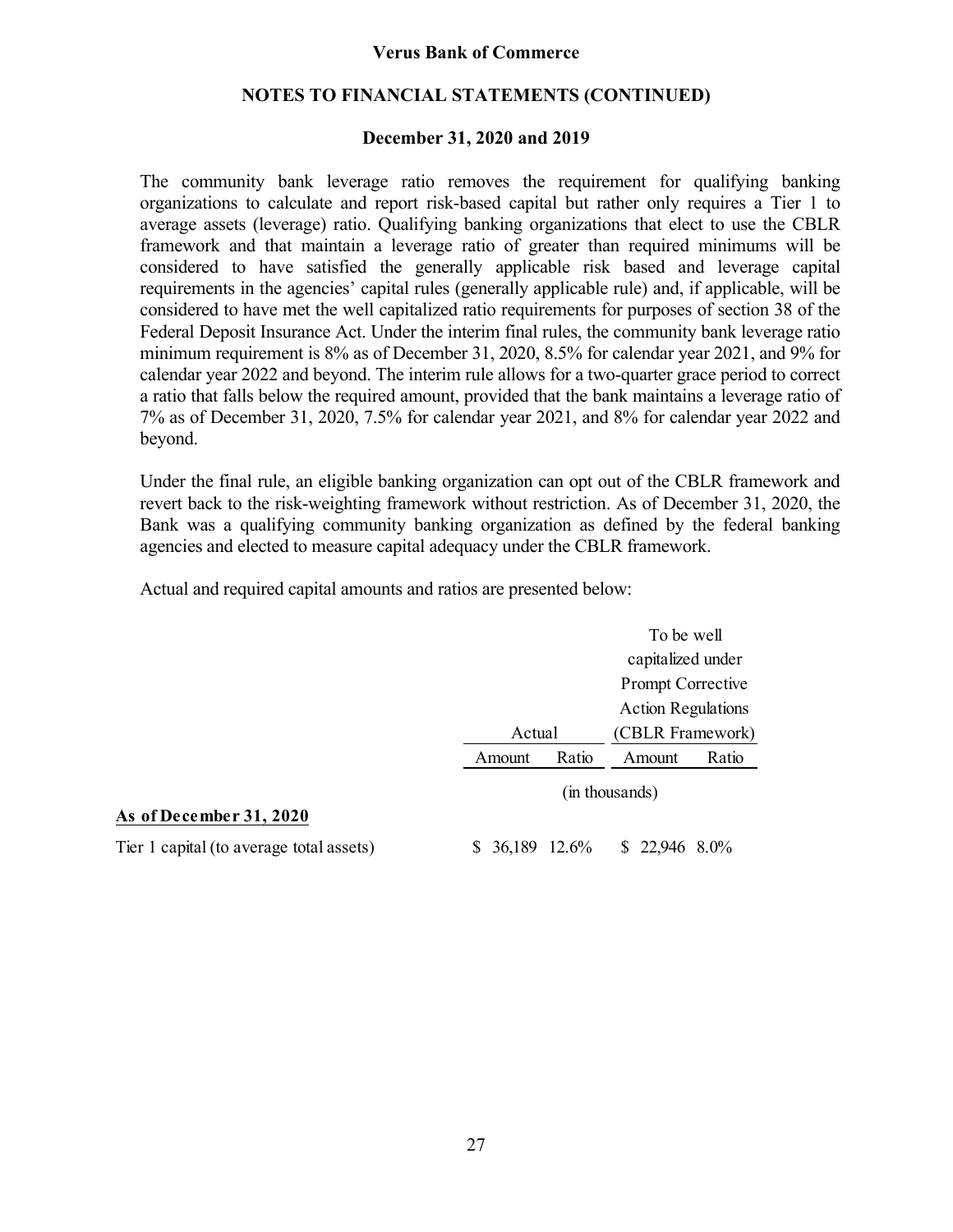### **NOTES TO FINANCIAL STATEMENTS (CONTINUED)**

### **December 31, 2020 and 2019**

The following table presents actual and required ratios as of December 31, 2019. Capital levels required to be considered well capitalized are based on prompt corrective action regulations as amended to reflect changes under the Basel III Capital Rules.

|                                                                                     | Minimum required<br>for capital    |        | To be well<br>capitalized under<br>Prompt Corrective |                   |                               |                           |  |
|-------------------------------------------------------------------------------------|------------------------------------|--------|------------------------------------------------------|-------------------|-------------------------------|---------------------------|--|
|                                                                                     |                                    | Actual |                                                      | adequacy purposes |                               | <b>Action Regulations</b> |  |
|                                                                                     | Amount                             | Ratio  | Amount                                               | Ratio             | Amount                        | Ratio                     |  |
| As of December 31, 2019                                                             |                                    |        | (in thousands)                                       |                   |                               |                           |  |
| Total capital (to risk weighted assets)<br>Tier 1 capital (to risk weighted assets) | 35,463 14.4%<br>SS.<br>33,492 13.6 |        | $$25,850$ 10.5%<br>20,926 8.5                        |                   | $$24,619$ 10.0%<br>19,695 8.0 |                           |  |
| Common Tier 1 capital (to risk weighted assets)                                     | 33,492 13.6                        |        | 17,233 7.0                                           |                   | 16,002 6.5                    |                           |  |
| Tier 1 capital (to average assets)                                                  | 33,492 12.3                        |        | 10,861 4.0                                           |                   | 13,576 5.0                    |                           |  |

Regulatory authorities can initiate certain mandatory actions if the Bank fails to meet the minimum capital requirements, which could have a direct and material effect on the Bank's financial statements. Management believes, as of December 31, 2020, that the Bank meets all capital adequacy requirements to which it is subject, and that the Bank exceeds the minimum levels necessary to be considered "well capitalized".

### **NOTE L – FAIR VALUE MEASUREMENT**

The Bank used the following methods and significant assumptions to estimate fair value:

*Impaired loans* – The Bank does not record loans at fair value on a recurring basis. However, from time to time, fair value adjustments are recorded on these loans to reflect (1) partial write-downs that are based on the current appraised or market-quoted value of the underlying collateral or (2) the full charge-off of the loan carrying value. In some cases, the properties for which market quotes or appraised values have been obtained are located in areas where comparable sales data is limited, outdated, or unavailable. Fair value estimates for impaired loans are obtained from real estate brokers or other thirdparty consultants (Level 3).

*Foreclosed Real Estate –* Nonrecurring adjustments to certain commercial and residential real estate properties classified as foreclosed real estate are measured at the lower of carrying amount or fair value, less costs to sell. Fair values are generally based on third party appraisals of the property, resulting in Level 3 classification. In cases where the carrying amount exceeds the fair value, less costs to sell, an impairment loss is recognized.